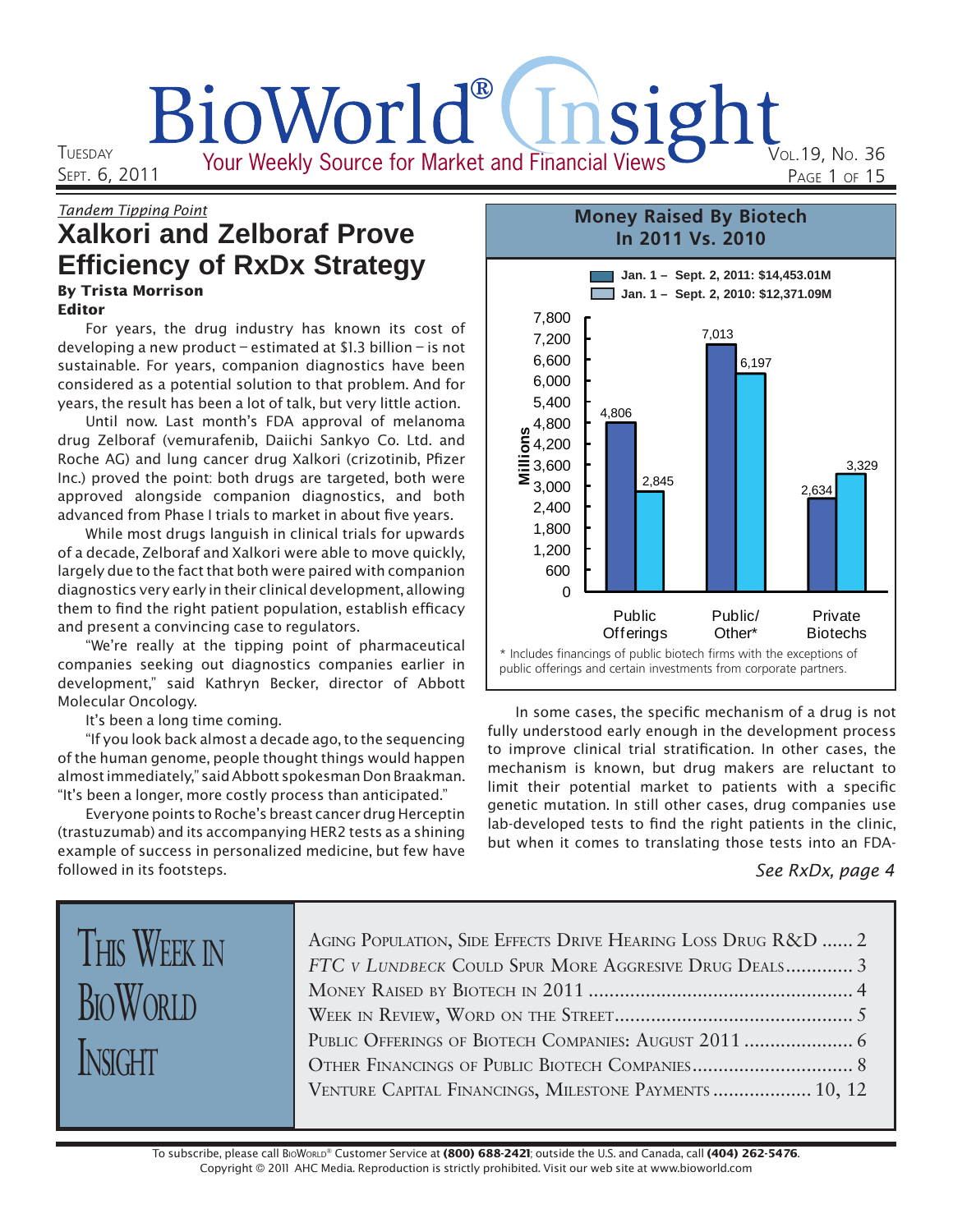### Hear That Activity? **Aging Population, Side Effects Drive Hearing Loss Drug R&D**

#### By Brian Orelli

#### BioWorld Insight Contributing Writer

There are no drugs approved to treat hearing loss or tinnitus – ringing in the ears – but that seems destined to change considering the large amount of activity recently in the relatively new hearing loss treatment space.

Last month, GlaxoSmithKline plc spun out its hearing loss assets into Autifony Therapeutics Ltd. The startup raised £10 million (US\$16.4 million) from venture capital investors to help develop the biotech's voltage-gated ion channel modulators. (See BioWorld Today, Aug. 23, 2011.)

Other early stage companies, MedGenesis Therapeutix Inc. and Otonomy Inc., have begun work on hearing loss drugs recently. And at the beginning of last year, Novartis AG inked a preclinical deal with GenVec Inc. to develop treatments for hearing loss and inner ear-related balance disorder using the biotech's gene therapy technology. The entire deal is potentially worth more than \$213 million. (See BioWorld Today, Jan. 20, 2010, and June II, 2010.)

Jonathan Kil, president and CEO of Sound Pharmaceutical Inc., attributes part of the hyperactivity to a better scientific understanding of how hearing works. Using knockout mice, researchers have discovered many proteins responsible for hearing in mammals. Mutations in the microRNA, miR-96, have also been linked to hearing loss. (See BioWorld International, April 22, 2009.)

Equally important, Kil said the aging population, which tends to have elevated hearing loss, has contributed to the desire to enter a space that has traditionally been served by medical devices. While hearing loss isn't life threatening, "quality of life issues are becoming more paramount," Kil said.

And it's not just older patients who are experiencing a loss of hearing. National health surveys have found an increase in the incidence of slight hearing loss, which rose from 15 percent of teenagers in the 1990s to 20 percent more recently.

All told, 50 million Americans may have hearing loss that can be classified as a slight loss or worse.

Sound's SPI-1005 is designed to prevent noise induced hearing loss by mimicking and inducing glutathione peroxidase, a protector of oxidative stress that can lead to loss of auditory hair cells. The initial focus is on patients with occupations where hearing loss is prevalent, but Kil hopes that the drug might be used as a treatment to slow the progression of age-related hearing loss eventually.

Data from the Phase II trial are expected at the end of the year.

Hearing loss also is caused by drugs that treat other ailments. "Over 200 drugs have ototoxicity as a side effect and many are contraindicated because

*"Over 200 drugs have ototoxicity as a side effect and many are contraindicated because they become more ototoxic when combined*.*"*

– Jonathan Kil, president and CEO, Sound Pharmaceutical

they become more ototoxic when combined," Kil said.

The same active ingredient in SPI-1005 is being tested for the prevention of ototoxicity by other drugs. Data from a trial testing the alternative formulation, SPI-3005, in patients receiving chemotherapy are expected by the end of next year.

Sound Pharma also is researching ways to regenerate auditory hair cells in patients who already have substantial hearing loss. If basic research plays out in the clinic, RNAi induced reduction of p27 should stimulate cell division of normally dormant epithelial cells within the inner ear.



BIOWORLD® INSIGHT (ISSN 1541-0579) is published every Monday by AHC Media, 3525 Piedmont Road, Building Six, Suite 400, Atlanta, GA 30305. Opinions expressed are not necessarily those of this publication. Mention of products or services does not constitute endorsement. BIOWORLD® and BIOWORLD® INSIGHT are trademarks of AHC Media, a division of Thompson SUBSCRIBER INFORMATION Media Group LLC. Copyright © 2011 AHC Media. All Rights Reserved. No part of this publication may be repro-Please call **(800) 888-3912** to duced without the written consent of AHC Media. (GST Registration Number R128870672) subscribe or if you have fax trans-**ATLANTA NEWSROOM:** Executive Editor: **Lynn Yoffee**. mission problems. Outside U.S. and Canada, call **(404) 262-5476**. Our Managing Editor: **Jennifer Boggs.** customer service hours are 8:30 Editor: **Trista Morrison**. a.m. to 6:00 p.m. EST. Database Editor: **Karen Pihl-Carey**. **EDITORIAL BUSINESS OFFICE:** Senior Vice President/Group Publisher: **Donald R. Johnston**. Lynn Yoffee: **(404) 262-5408** Senior Editor: **Michael Harris.** Trista Morrison: **(858) 901-4785** Managing Editor: **Amanda Lanier.** Donald R. Johnston: **(404) 262-5439** Director of Product Management: **Jane Cazzorla**. Internet: http://www.bioworld.com Product Marketing Manager: **Sarah Cross**. Account Representatives: **Matt Hartzog, Chris Wiley. DISPLAY ADVERTISING:** For ad rates and information, please call **Stephen Vance** at (404) 262-5511. **AHC** Media or e-mail him at stephen.vance@ahcmedia.com. **REPRINTS:** For photocopy rights or reprints, call our reprints department at (404) 262-5547. Send all press releases and related information to newsdesk@bioworld.com.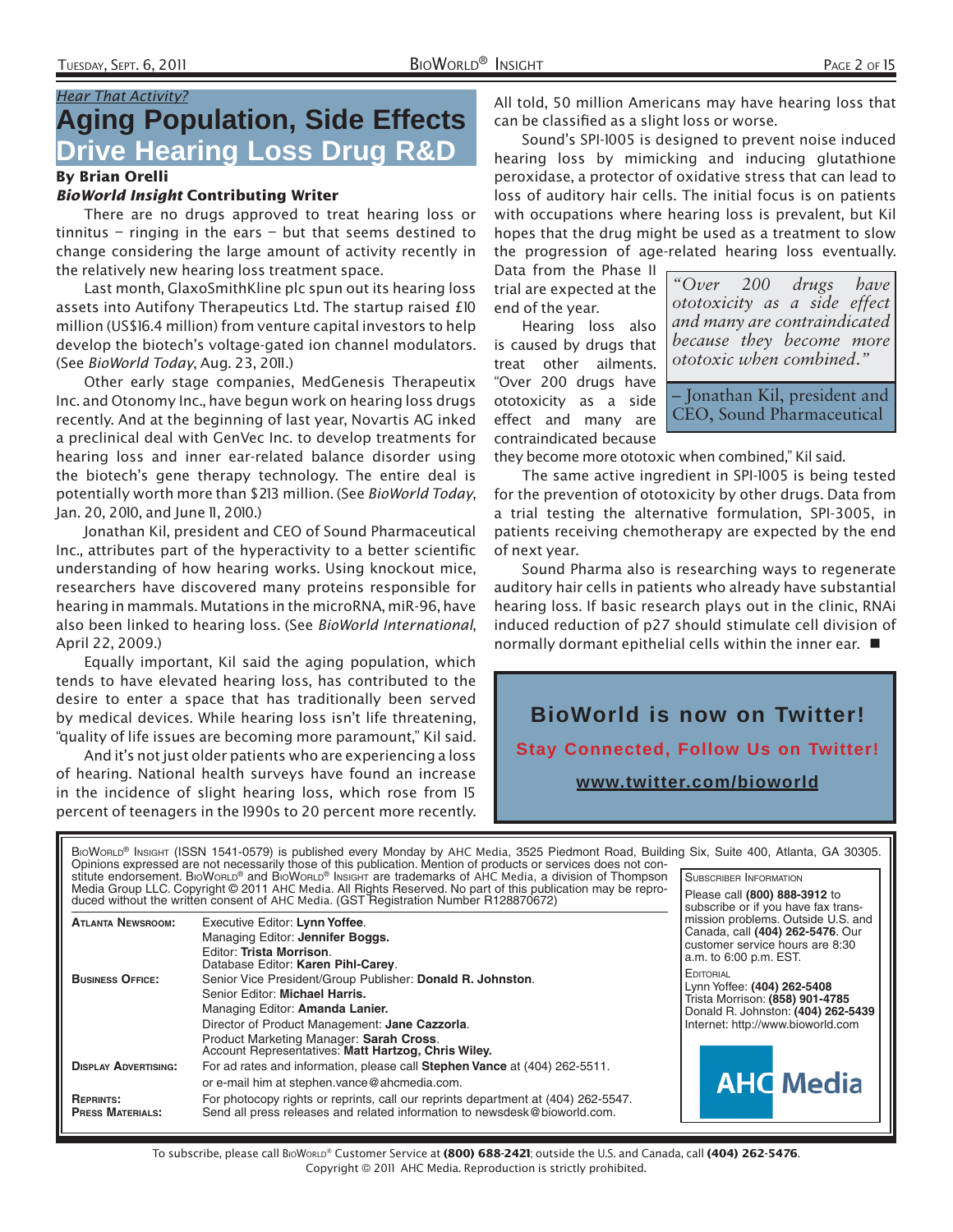### Price Insensitivity *FTC v Lundbeck* **Could Spur More Aggressive Drug Deals**

#### By Trista Morrison Editor

An appellate court ruling could prompt drug companies to more aggressively pursue mergers, acquisitions and product licenses – even in situations where such deals might raise antitrust concerns.

The case in question is Federal Trade Commission v. Lundbeck Inc. It represents the first time the FTC has taken a drug company to court over anti-competitive behavior related to deal making – and the FTC lost.

Usually an FTC challenge to a deal results in the companies agreeing to divest their competitive products. Merck & Co. Inc.'s merger with Schering-Plough Corp. required a handful of divestitures including Schering's NK 1 receptor antagonists, which were picked up by OPKO Health Inc. And when Roche AG and Genentech Inc. joined forces, each made divestitures, including Roche's human growth hormone releasing factor program. (See BioWorld Today, March 10, 2009, and March 13, 2009.)

More rarely, FTC challenges can cause a deal to be abandoned. CSL Ltd. and Talecris Biotherapeutics Inc. dropped their plans for a \$3.1 billion merger rather than fight the FTC over competition in the plasma products field. Talecris was later sold to Grifols SA for \$3.4 billion. (See BioWorld Today, June 9, 2009, and June 8, 2010.)

But in the case of Lundbeck, the FTC felt it had a strong enough case to go all the way to trial. And Lundbeck decided not to give in.

The story began in 2005, when Ovation Pharmaceuticals Inc. acquired Indocin I.V. (indomethacin for injection) from Merck & Co. Inc. The drug is used to treat patent ductus arteriosus (PDA), a disorder that prevents holes from healing in the hearts of premature infants. A few years later, Deerfield, Ill.-based Ovation also acquired NeoProfen (ibuprofen lysine injection), a drug used for the same condition, from Abbott.

The FTC sued Ovation in 2008, challenging the acquisition of NeoProfen from Abbott on the grounds that the drug was the only available treatment for PDA, other than Indocin I.V. While Merck had previously charged \$77.77 per treatment with Indocin I.V., Ovation was charging \$1,614.44, and the firm had raised the price of NeoProfen 13-fold, to \$1,522.50.

Congress also launched an investigation into what some called price gauging, not just by Ovation but by other acquirers of older drugs for rare diseases. Yet the scandal didn't make Ovation any less attractive to H. Lundbeck A/S, which bought the firm for \$900 million in 2009. (See BioWorld Today, July 28, 2008, and Feb. 10, 2009.)

In the end, Lundbeck was right not to worry: The district court dismissed the FTC's case after a bench trial in 2010, and now the Eighth Circuit appellate court has agreed. Why?

As Cooley LLP attorney Howard Morse explained, the FTC failed to prove Indocin I.V. and NeoProfen were in the

same market. Yes, the drugs treat the same disease, but the definition of a market depends on the assumption customers will switch from one product to the other depending on price. Ovation used physician testimony to prove doctors don't factor the cost of treatment into their decisions.

What does that mean for the drug industry? Morse suggested – perhaps more important – is what it doesn't mean. It doesn't mean the FTC will stop scrutinizing drug industry deals. Biotech and pharmaceutical company deals have been a "very active area" for the FTC for 20 years, Morse said, and "that will no doubt continue."

But what the Lundbeck case does show is that defining the market will be key in antitrust cases. Morse noted that drug companies usually try to define a market in as broad of terms as possible, reasoning that their two competitive products, when combined, will hold less market share if the overall market is larger. But in this case, arguing for a very narrow market definition helped Lundbeck establish that the drugs could be considered to serve different markets.

"What this case shows is there may be times when an argument can be made that two competing drugs are in separate markets," Morse said. He cautioned, however, that he "wouldn't go as far as to say every time a drug is [chemically] different, the merger will go through."

Morse also noted that while the FTC has trended away from focusing on markets and has instead emphasized pricing, internal company documents and other factors, the courts are bringing the focus back to the market definition.

Another interesting point: in this case at least, doctors did not consider price in making their treatment decisions. Despite the pressures of managed care, tiered reimbursement, and other efforts to push prescribers toward lower priced drugs, "doctors are not making choices based on this kind of influence and pressure, but on safety and efficacy," Morse said.  $\blacksquare$ 

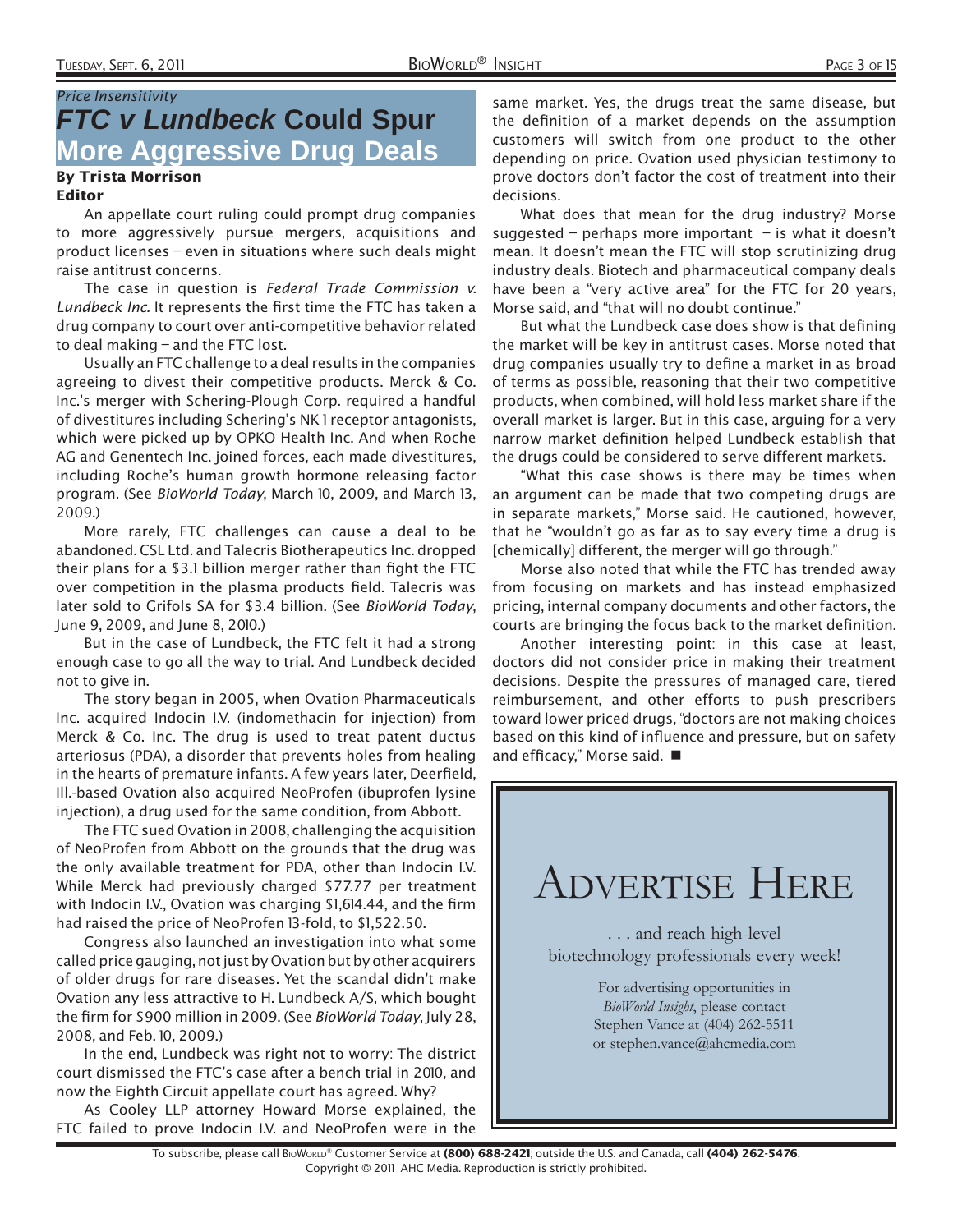

### **RxDx**

Continued from page 1

approved diagnostic – well, that's someone else's problem.

Even Herceptin was not developed in tandem with a companion diagnostic, Abbott's Becker noted. But what companies seem to be realizing is that  $-$  even beyond the fact that companion diagnostics result in better treatment for patients and more efficiency for the healthcare system  $-$  they can also save money in R&D, especially if you incorporate them from the beginning.

That's what Zelboraf and Xalkori illustrate.

#### Case Studies in Efficiency

Zelboraf, originally developed by Plexxikon Inc., targets tumors that carry the BRAF V600E mutation. BRAF mutations are thought to occur in about half of melanoma patients and in 8 percent of solid tumors. Plexxikon understood the biology of its drug and approached Roche about developing a companion diagnostic in 2005, even before Zelboraf had entered the clinic.

Roche liked what it saw. In 2006, the big pharma signed on as Plexxikon's partner in a \$706 million deal and geared up to start human trials. Phase I data showed a stunning 81 percent response rate, prompting the initiation of simultaneous Phase II and Phase III trials in 2009. (See BioWorld Today, Oct. 5, 2006, and Sept. 30, 2009.)

By late 2010, Roche had good Phase II data, and in early 2011, the Phase III study was halted early due to strong efficacy. Daiichi Sankyo bought Plexxikon a few months later,

and approval applications were filed. The FDA, seemingly determined not to be the wrench in this well-oiled machine, delivered its approval two months earlier than anticipated. (See BioWorld Today, Nov. 8, 2010, May 12, 2011, and Aug. 18,  $2011.$ 

The story of Xalkori's development is similar. Pfizer scientists discovered the molecule in 2005 and advanced it into the clinic in 2006. Although they knew Xalkori targeted cMET and ALK, it wasn't until 2007 that researchers identified the EML4-ALK mutation as a cause of non-small cell lung cancer. That finding "allowed us to link the biology to what we were seeing in the clinic," said Mace Rothenberg, Pfizer's senior vice president of clinical development and medical affairs in the Oncology Business Unit.

Rothenberg explained that the company had already seen three patients respond well in its Phase I trial. When subsequently tested, all three had the EML4-ALK mutation. Pfizer shifted its focus on Xalkori's development from CMET to ALK, but since the EML4-ALK mutation only occurs in about 3 percent to 5 percent of non-small cell lung cancer patients, the pharma knew it would need a companion diagnostic.

"Focusing your development on a genetically characterized subset of patients in Phase I is very unusual," Rothenberg said. But that was Pfizer's plan. The pharma started evaluating potential diagnostic partners, signing a deal with Abbott in 2009. By 2010, the companies had Phase I/II data showing a nearly 60 percent complete or partial response rate in patients with the EML4-ALK mutation. The FDA approved the drug – again ahead of schedule – based on data from two single-arm Phase II trials. Two confirmatory Phase III trials are underway.

Becker noted that when Pfizer and Abbott first teamed up in 2009, their goal was to see Xalkori and its companion diagnostic approved in 2012. Rothenberg added that the fact that the approval came a year early "shows what can be accomplished when government, academia and industry work together" and "sets the bar" in terms of efficient development of targeted agents.

#### Beating Standards

That Zelboraf and Xalkori advanced from Phase I in 2006 to FDA approval in 2011 is nothing short of astounding compared to standard drug development timelines.

Vertex Pharmaceutical Inc.'s Incivek (telaprevir), approved earlier this year for hepatitis C, took 20 years and \$4 billion of investment to get to market. Human Genome Sciences Inc.'s lupus drug Benlysta (belimumab), also approved earlier this year, and Dendreon Corp.'s prostate cancer vaccine Provenge (sipuleucel-T), approved last year, each spent more than a decade in the clinic. (See BioWorld Today, April 30, 2010, March II, 2011, and May 24, 2011.)

See RxDx, page 12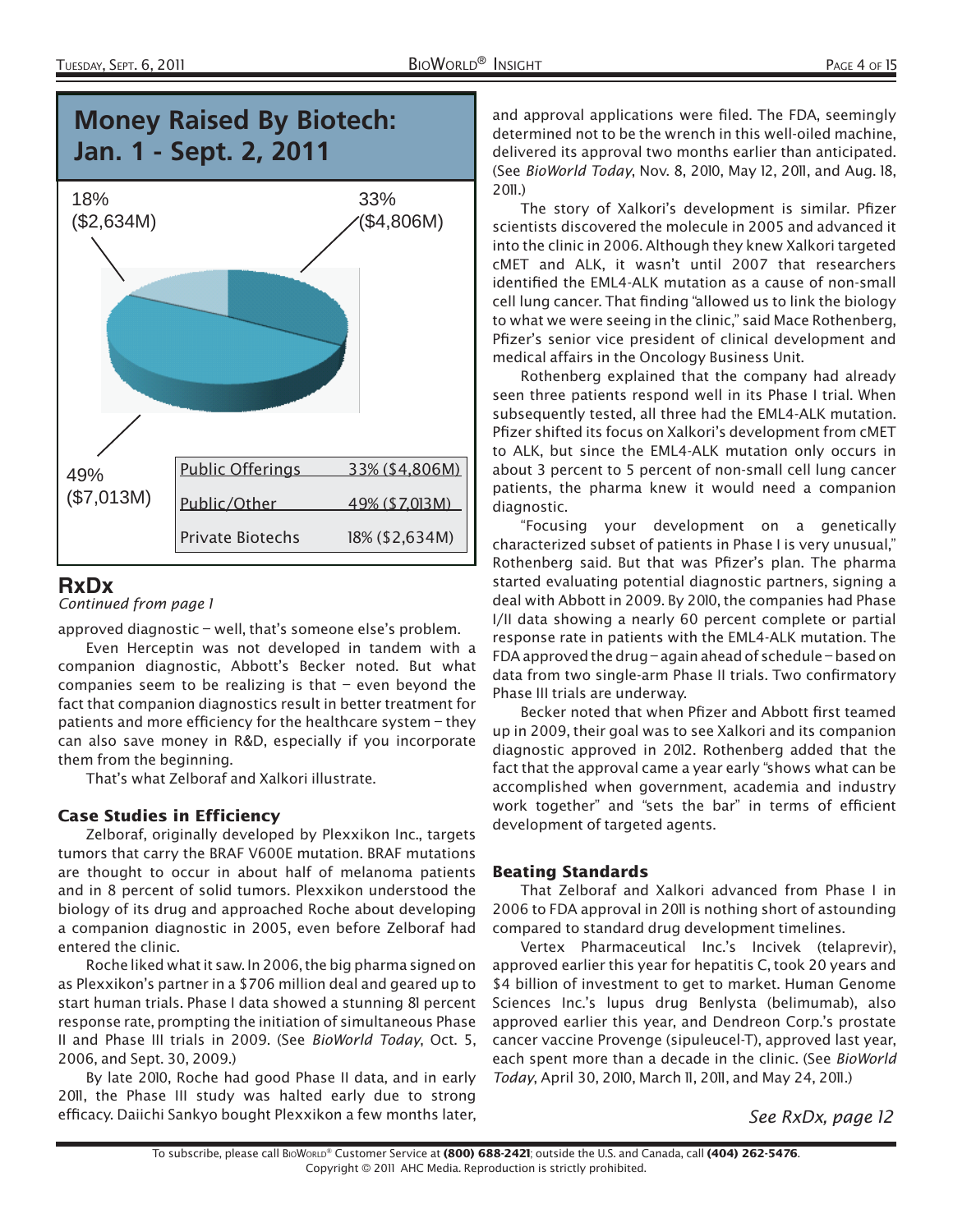### WEEK IN REVIEW

#### Financings

Affinium Pharmaceuticals Inc. raised \$15 million in a Series B financing. Ardelyx Inc. closed a \$30 million Series B round for its Phase II irritable bowel drug. **OrbiMed Advisors LLC** jumped into the royalty monetization game, raising a \$600 million fund.

#### Deals

Adimab LLC inked antibody discovery deals with Biogen Idec Inc. and Novo Nordisk A/S. Afexa Life Sciences Inc. agreed to a \$77 million acquisition by Valeant Pharmaceuticals International Inc. Synageva BioPharma Corp. signed an orphan disease research deal with Mitsubishi Tanabe Pharma Corp. Zymeworks Inc. signed a \$187 million deal with Merck & Co. Inc. for bispecific antibody discovery.

#### . . . And More

**Aeterna Zentaris Inc.'**s AEZS-130 met its endpoint in Phase III as a diagnostic for growth hormone deficiency. Amsterdam Molecular Therapeutics NV cut costs as it gears up for an extension trial with gene therapy Glybera. Clavis Pharma ASA expanded its pivotal Phase III trial of elacytarabine in acute myeloid leukemia. Curacyte AG terminated its Phase III trial of PHP/Hemoximer for distributive shock due to futility. Cytos Biotechnology Ltd. is reducing its workforce and board to conserve capital. **NuPathe Inc.'**s Zelrix (sumatriptan patch) for migraine got an FDA complete response letter. **Oxigene Inc.** restructured and delayed a pivotal Zybrestat (fosbretabulin tromethamine) trial. Pfizer Inc. gained FDA approval of lung cancer drug Xalkori (crizotinib), paired with a diagnostic from Abbott.

### WORD ON THE STREET

"The assumption that CVRs were created because big pharma didn't want to take the risk is, honestly, a misnomer." – Gino Santini, retired senior vice president of corporate strategy and business development at Eli Lilly and Co.

"Let's have a war on precancer."

– Jeffrey Jacob, CEO of Cancer Prevention Pharmaceuticals Inc.

"They're almost like small children: when you keep them apart they are quiet, but when you put them together . . ." – Mace Rothenberg, Pfizer Inc.'s senior vice president of clinical development and medical affairs in the Oncology Business Unit, on how a mutation that places ALK and EML4 side by side results in activation of ALK, causing cancer

# **BIOWORLD PERSPECTIVES**

A free, weekly e-zine offering unique viewpoints on developments within the biotech industry. Sign-up today and get a fresh outlook on topics that you can't find elsewhere!

#### **Go to BioWorld.com and click on "Perspectives"!**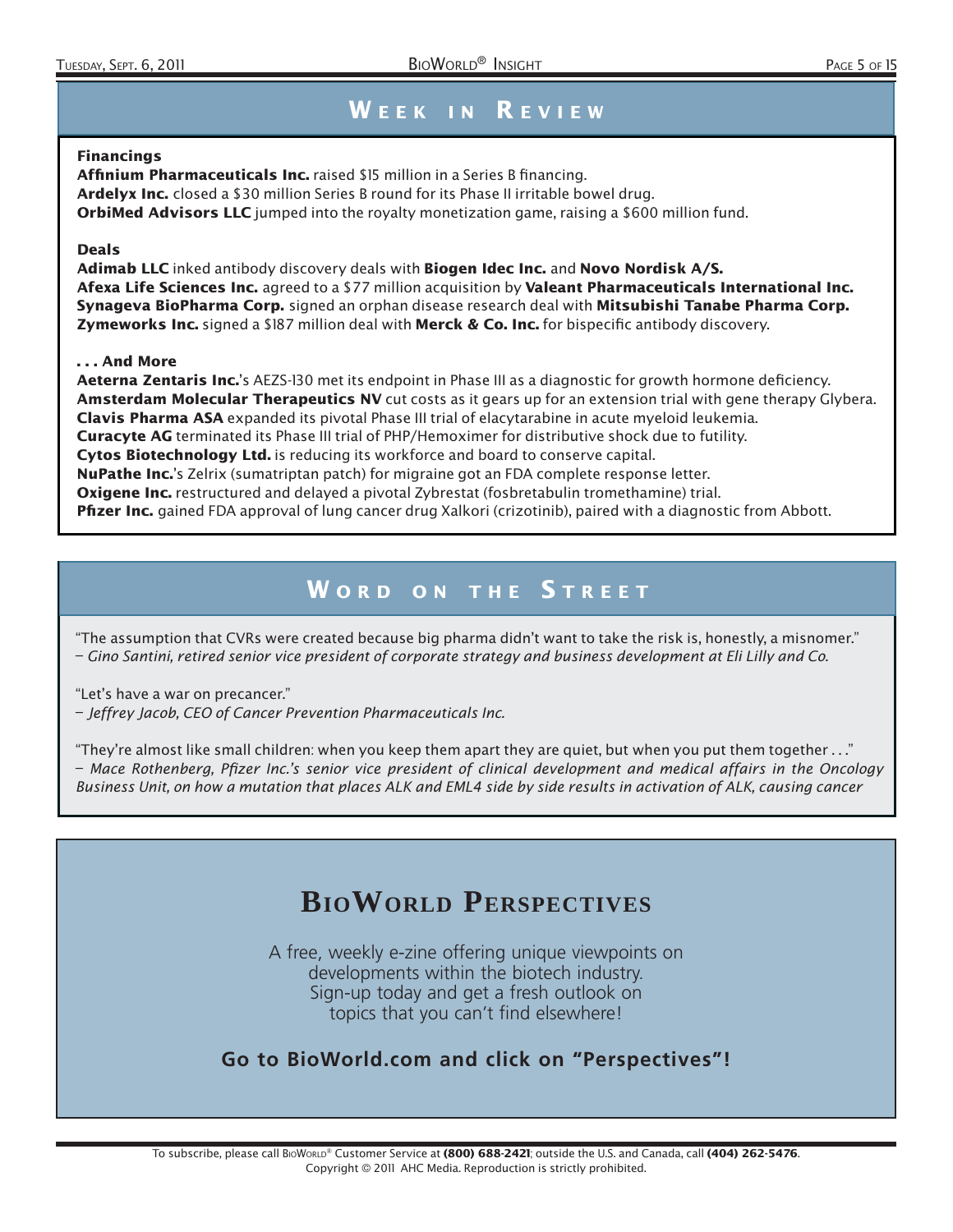| <b>Public Financing Of Biotechnology: August 2011</b>                                                                                                                                                                                                                                                                         |                             |                      |                                |              |                                 |                                           |                         |                                                             |  |
|-------------------------------------------------------------------------------------------------------------------------------------------------------------------------------------------------------------------------------------------------------------------------------------------------------------------------------|-----------------------------|----------------------|--------------------------------|--------------|---------------------------------|-------------------------------------------|-------------------------|-------------------------------------------------------------|--|
| <b>I. COMMENCED TRADING IN AUGUST</b>                                                                                                                                                                                                                                                                                         |                             |                      |                                |              |                                 |                                           |                         |                                                             |  |
| <b>Company</b><br>$(Symbol)$ #                                                                                                                                                                                                                                                                                                | <b>Date</b><br><b>Filed</b> | <b>Date</b><br>Comm. | Shares/<br><b>Units</b><br>(M) | <b>Price</b> | <b>Shares</b><br>Out<br>$(M)$ @ | <b>Lead, Other</b><br><b>Underwriters</b> | <b>Gross</b><br>(US\$M) | Post-<br><b>Offering</b><br><b>Market</b><br>Cap<br>$(M)\%$ |  |
| <b>INITIAL OFFERINGS</b>                                                                                                                                                                                                                                                                                                      |                             |                      |                                |              |                                 |                                           |                         |                                                             |  |
| There were no initial public offerings that commenced in August.                                                                                                                                                                                                                                                              |                             |                      |                                |              |                                 |                                           |                         |                                                             |  |
| <b>TOTAL: \$0M</b>                                                                                                                                                                                                                                                                                                            |                             |                      |                                |              |                                 |                                           |                         |                                                             |  |
| NUMBER OF IPOS IN AUGUST: 0                                                                                                                                                                                                                                                                                                   |                             |                      |                                |              |                                 |                                           |                         |                                                             |  |
| AVERAGE VALUE OF AUGUST IPOS: \$0M                                                                                                                                                                                                                                                                                            |                             |                      |                                |              |                                 |                                           |                         |                                                             |  |
| NUMBER OF IPOS IN 2011: 10                                                                                                                                                                                                                                                                                                    |                             |                      |                                |              |                                 |                                           |                         |                                                             |  |
| TOTAL RAISED IN IPOS IN 2011: \$516.84M                                                                                                                                                                                                                                                                                       |                             |                      |                                |              |                                 |                                           |                         |                                                             |  |
| AVERAGE VALUE OF IPOS IN 2011: \$51,68M                                                                                                                                                                                                                                                                                       |                             |                      |                                |              |                                 |                                           |                         |                                                             |  |
| Company<br>$(Symbol)$ #                                                                                                                                                                                                                                                                                                       | <b>Date</b><br><b>Filed</b> | <b>Date</b><br>Comm. | Shares/<br><b>Units</b><br>(M) | <b>Price</b> | <b>Shares</b><br>Out<br>$(M)$ @ | <b>Lead, Other</b><br><b>Underwriters</b> | <b>Gross</b><br>(US\$M) | Post-<br><b>Offering</b><br><b>Market</b><br>Cap<br>$(M)\%$ |  |
| <b>FOLLOW-ON OFFERINGS</b>                                                                                                                                                                                                                                                                                                    |                             |                      |                                |              |                                 |                                           |                         |                                                             |  |
| Somaxon<br><b>Pharmaceuticals</b><br>Inc. (San Diego;<br>SOMX)                                                                                                                                                                                                                                                                | 8/3/11                      | 8/3/11               | N/A                            | N/A          | N/A                             | <b>Citadel Securities LLC</b>             | \$30                    | N/A                                                         |  |
| <b>TOTAL: \$30M</b>                                                                                                                                                                                                                                                                                                           |                             |                      |                                |              |                                 |                                           |                         |                                                             |  |
| NUMBER OF FOLLOW-ON OFFERINGS IN AUGUST: 1                                                                                                                                                                                                                                                                                    |                             |                      |                                |              |                                 |                                           |                         |                                                             |  |
| AVERAGE VALUE OF AUGUST FOLLOW-ONS: \$30M                                                                                                                                                                                                                                                                                     |                             |                      |                                |              |                                 |                                           |                         |                                                             |  |
| NUMBER OF FOLLOW-ON OFFERINGS IN 2011: 57                                                                                                                                                                                                                                                                                     |                             |                      |                                |              |                                 |                                           |                         |                                                             |  |
| TOTAL RAISED IN FOLLOW-ONS IN 2011: \$4,288.716M                                                                                                                                                                                                                                                                              |                             |                      |                                |              |                                 |                                           |                         |                                                             |  |
| AVERAGE VALUE OF FOLLOW-ONS IN 2011: \$75.24M                                                                                                                                                                                                                                                                                 |                             |                      |                                |              |                                 |                                           |                         |                                                             |  |
| Notes:<br># Unless otherwise indicated, shares are traded on the Nasdag exchange.<br>@ This column reflects the shares outstanding following the offering, when disclosed.<br>% Market capitalization is calculated based on the offering price.<br>Currency conversions are based on exchange rates at the time of the deal. |                             |                      |                                |              |                                 |                                           |                         |                                                             |  |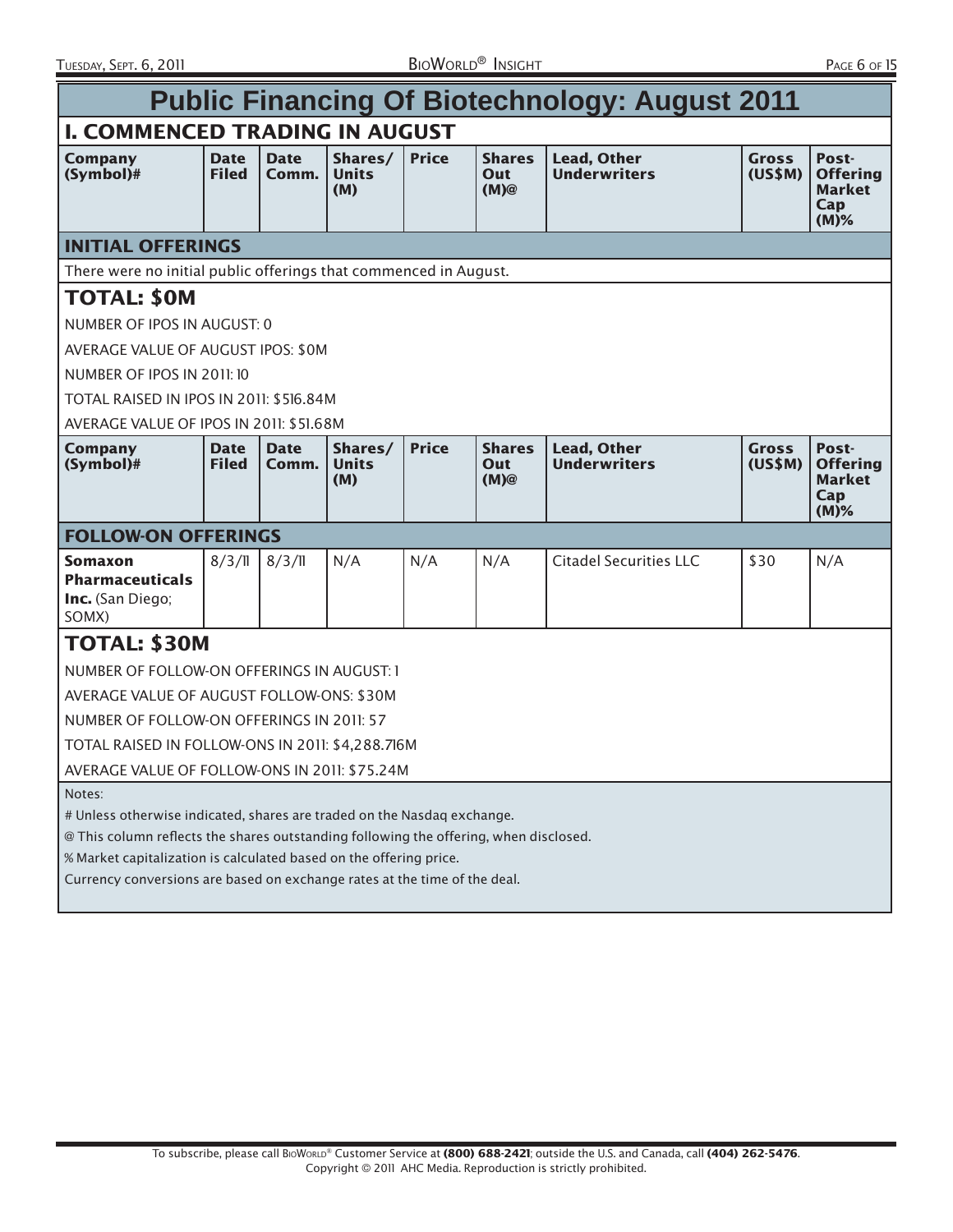| Η.<br>A (.F | λF<br>c |  |
|-------------|---------|--|
|             |         |  |

| <b>II. FILED AND PENDING</b>                                                   |                   |                      |              |                      |                                                                                                                                        |                         |  |  |  |
|--------------------------------------------------------------------------------|-------------------|----------------------|--------------|----------------------|----------------------------------------------------------------------------------------------------------------------------------------|-------------------------|--|--|--|
| <b>Company</b><br>$(Symbol)$ #*                                                | <b>Date Filed</b> | Shares/<br>Units (M) | <b>Price</b> | <b>Shares</b><br>Out | Lead, Other Underwriters (M) <sup>®</sup>                                                                                              | <b>Gross</b><br>(US\$M) |  |  |  |
| <b>INITIAL OFFERINGS</b>                                                       |                   |                      |              |                      |                                                                                                                                        |                         |  |  |  |
| <b>Argos</b><br><b>Therapeutics Inc.</b><br>(Durham, N.C.;<br>ARGS)            | 7/29/11           | N/A                  | N/A          | N/A                  | <b>Lazard Capital Markets</b><br>Canaccord Genuity (co-lead)<br>Needham & Co.<br><b>BMO Capital Markets</b>                            | \$86.25                 |  |  |  |
| <b>Clovis Oncology</b><br>Inc. (Boulder, Colo.;<br>CLVS)                       | 6/23/11           | N/A                  | N/A          | N/A                  | J.P. Morgan<br>Credit Suisse (co-lead)<br>Leerink Swann                                                                                | \$149.5                 |  |  |  |
| <b>Cutanea Life</b><br><b>Sciences Inc.</b><br>(CTNA)                          | 11/5/10           | 2.3S                 | $$6 - $7$    | 3.9                  | Brean Murray, Carret & Co.<br>Rodman & Renshaw LLC (co-lead)                                                                           | \$14.95                 |  |  |  |
| <b>Insys</b><br><b>Therapeutics Inc.</b><br>(Phoenix; INRX)                    | 3/30/l            | N/A                  | N/A          | N/A                  | <b>Wells Fargo Securities</b><br>JMP Securities (co-lead)<br>Oppenheimer & Co.                                                         | \$55                    |  |  |  |
| <b>Merrimack</b><br><b>Pharmaceuticals</b><br>Inc. (Cambridge,<br>Mass.; MACK) | 7/8/11            | N/A                  | N/A          | N/A                  | J.P. Morgan<br><b>BofA Merrill Lynch</b><br>Cowen & Co.<br>Oppenheimer & Co.                                                           | \$172.5                 |  |  |  |
| <b>NewLink Genetics</b><br>Corp. (NLNK)                                        | 12/21/10          | N/A                  | N/A          | N/A                  | Wells Fargo<br>Cowen & Co. (co-lead)<br>Robert W. Baird<br>Canaccord Genuity<br>Needham & Co. LLC                                      | \$86.25                 |  |  |  |
| <b>Supernus</b><br><b>Pharmaceuticals</b><br>Inc. (SUPN)                       | 12/23/10          | N/A                  | N/A          | N/A                  | Citibank<br>Barclays Capital (co-lead)<br>Cowen and Co.<br><b>Stifel Nicolaus Weisel</b>                                               | \$100                   |  |  |  |
| <b>FOLLOW-ON OFFERINGS</b>                                                     |                   |                      |              |                      |                                                                                                                                        |                         |  |  |  |
| Zogenix Inc. (San<br>Diego; ZGNX) <sup>1</sup>                                 | 8/25              | 12S                  | \$3.40       | N/A                  | Leerink Swann LLC<br>Wells Fargo Sec. LLC (co-lead)<br>Stifel Nicolaus & Co. Inc.<br>William Blair & Co. LLC<br>Oppenheimer & Co. Inc. | \$40.8                  |  |  |  |

Notes: # Unless otherwise indicated, shares are traded on the Nasdaq exchange.

General shelf registration statements are not included until action is taken on the filing.

\* Stock symbols for companies seeking to complete IPOs are proposed.

@ This column reflects the shares outstanding following the offering, when disclosed.

N/A = Not available, applicable or reported.

The value of all offerings is based on either the midpoint of the price range listed in the company's SEC filing or the most recent closing stock price before the offering was announced. In some cases, the company has not disclosed the number of shares to be offered or a price range. Then, the value is the maximum aggregate offering price listed in the SEC filing.

<sup>1</sup> Zogenix's overallotment option: 1.8M shares.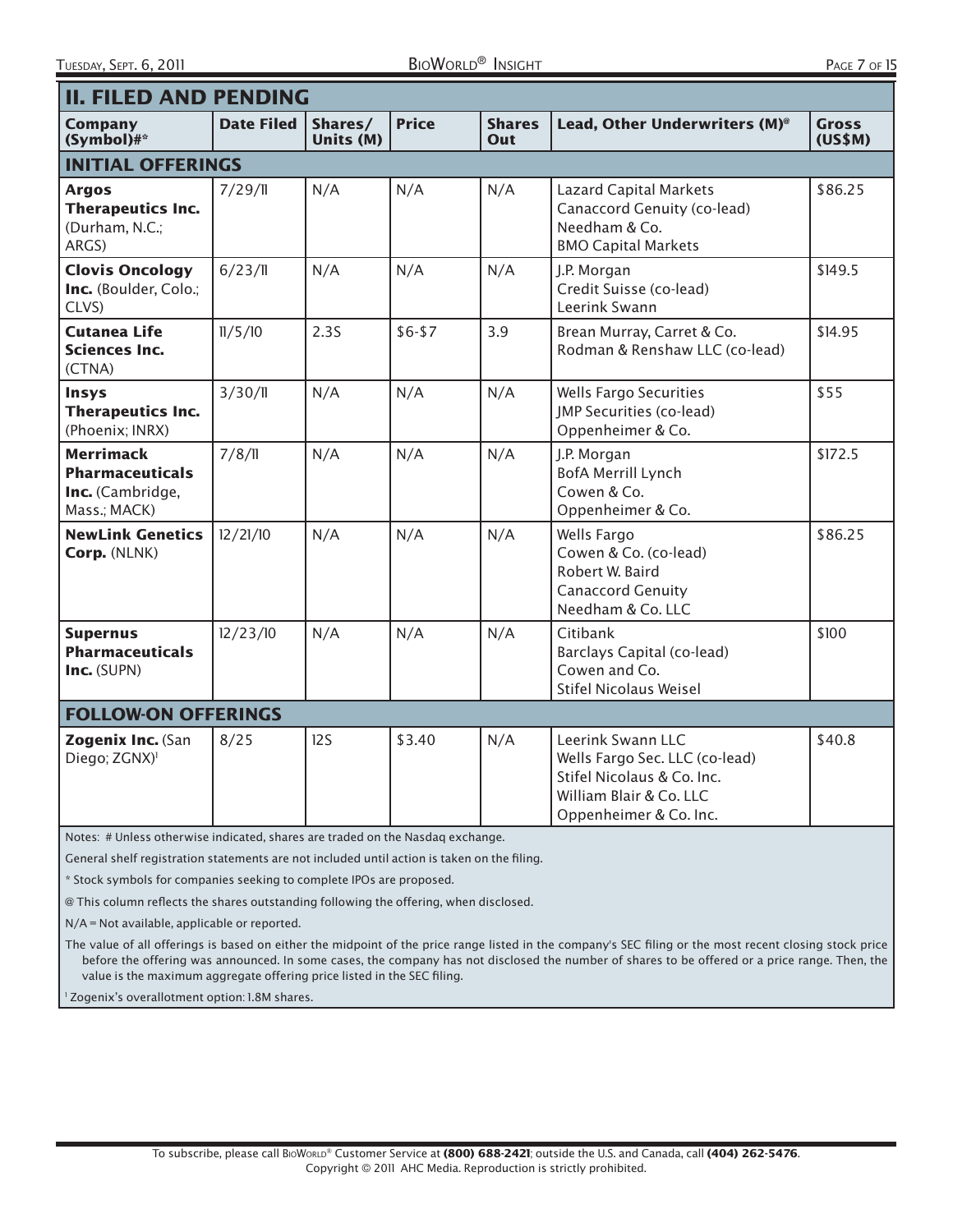TUESDAY, SEPT. 6, 20 1 1 BIOWORLD® INSIGHT PAGE 8 OF 15

| Biotech Money Raised By Month In 2011: January - August |         |            |                 |       |            |                                                         |       |       |             |
|---------------------------------------------------------|---------|------------|-----------------|-------|------------|---------------------------------------------------------|-------|-------|-------------|
| <b>Type of financing</b>                                | Jan     | <b>Feb</b> | Mar             | Apr   | <b>May</b> | June                                                    | July  | Aug   | Total (\$M) |
| Public offerings                                        | 71.7    | 1,022.6    | $1,422.9$ 496.0 |       | 601.9      | 331.6                                                   | 189.8 | 30.0  | 4,806.4     |
| Public/other                                            | 923.0   | 880.6      | 263.0           | 138.2 | 982.4      | $3,425.3$ 247.9                                         |       | 153.0 | 7012.8      |
| Private biotechs                                        | 476.0   | 192.8      | 176.5           | 545.6 | 224.3      | , 496.0                                                 | 307.5 | 185.5 | 2,603.8     |
| Total (\$M)                                             | 2,110.0 |            |                 |       |            | 2,096.0   1,862.2   1,179.7   1,808.6   4,252.8   745.2 |       | 368.4 | 14.423.0    |

Notes:

Public offerings = Initial, follow-on.

Private biotechs  $=$  Financings of private firms.

Public/other = Other financings of public companies, including loans, bridge financings, exercises of warrants, debt offerings, rights offerings, standard private placements, PIPE financings and institutional offerings of registered stock.

# **Other Financings Of Public Biotechnology Companies: August 2011**

### TOTAL: \$152.951M

| <b>Company</b><br>(Location)                                           | <b>Type Of</b><br><b>Financing</b>         | <b>Number Of</b><br><b>Shares, Units</b><br><b>Or Warrants</b><br>(M) | <b>Amount</b><br><b>Raised</b><br>(M)  | <b>Investors; Placement Agents; Details</b><br>(Date)                                                                                                                                                                                                         |
|------------------------------------------------------------------------|--------------------------------------------|-----------------------------------------------------------------------|----------------------------------------|---------------------------------------------------------------------------------------------------------------------------------------------------------------------------------------------------------------------------------------------------------------|
| <b>Agenus Inc.</b><br>(Lexington, Mass.)                               | Private placement of<br>common stock       | 13.73S                                                                | \$7                                    | Agenus raised \$7M by placing 13.73M shares<br>at 51 cents each (8/15)                                                                                                                                                                                        |
| <b>Evolva Holding</b><br>SA (Reinach,<br>Switzerland)                  | Standby equity dis-<br>tribution agreement | N/A                                                                   | CHF <sub>0.5</sub><br>(\$0.635)        | Evolva entered a SEDA with YA Global Master<br>SPV Ltd., which has committed to provide up<br>to CHF30M (\$38.1M) in equity financing over<br>36 months, with an initial advance of<br>CHF500,000 in exchange for Evolva shares<br>(8/16)                     |
| <b>Fibrocell Science</b><br>Inc. (Exton, Pa.)                          | Private placement                          | 41.2S                                                                 | \$22.8                                 | Fibrocell raised \$22.8M through a placement<br>of 41.4M shares for 55 cents apiece; Rodman &<br>Renshaw LLC and Gleacher & Co. Sec. Inc.<br>acted as joint lead placement agents, with<br>John Carris Investments LLC acting as co-<br>placement agent (8/4) |
| <b>Furiex</b><br><b>Pharmaceuticals</b><br>Inc. (Morrisville,<br>N.C.) | Loan                                       | N/A                                                                   | \$15                                   | Furiex secured a \$15M loan from MidCap<br>Financial and Silicon Valley Bank (8/22)                                                                                                                                                                           |
| <b>Genfit SA (Lille,</b><br>France)                                    | Standby equity dis-<br>tribution agreement | N/A                                                                   | (up to<br>\$7.2M)                      | Genfit secured a standby equity distribution<br>agreement with YA Global Master SPV Ltd. in<br>which it can draw down up to \$7.2M over two<br>years (8/25)                                                                                                   |
| Lipoxen plc<br>(London)                                                | Investment and pri-<br>vate placement      | 110.6S; 1.5S                                                          | £12.8<br>(\$20.9);<br>£1.6<br>(\$2.62) | Lipoxen raised \$20.9M through an invest-<br>ment from SynBio LLC, and it privately placed<br>1.5M shares with Serum Institute to raise an<br>additional \$2.62M (8/8)                                                                                        |
| Lorus<br><b>Therapeutics</b><br>Inc. (Toronto)                         | Private placement of<br>units              | 5.5U                                                                  | C\$2.2<br>(\$2.2)                      | Lorus completed an offering of 5.5M units -<br>each comprising one common share and one<br>common share purchase warrant - priced at<br>C40 cents apiece, for gross proceeds of \$2.2M<br>(8/16)                                                              |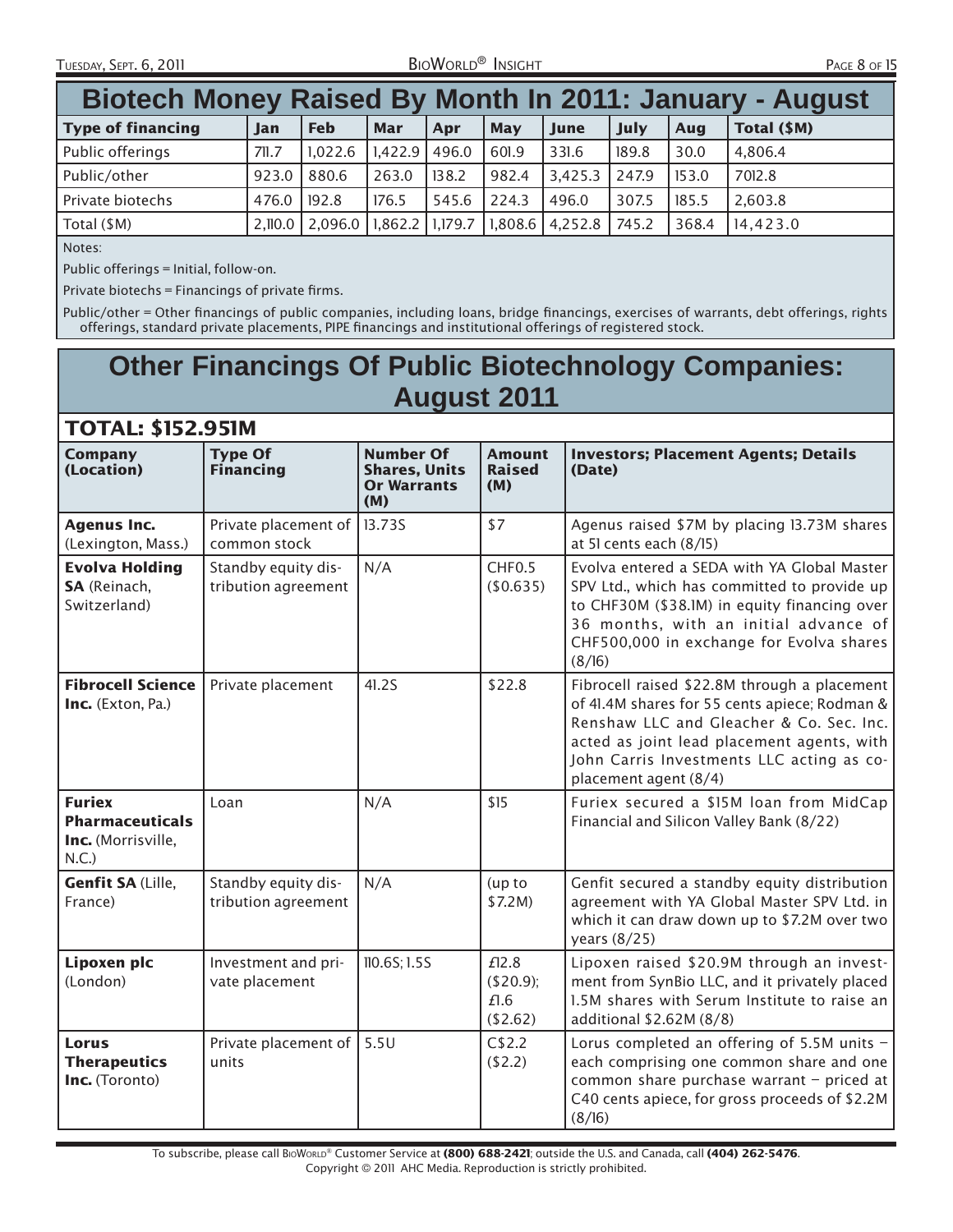| <b>Top Private Financings Of Public Companies: 2011</b>      |                                            |                                                                       |                                       |                                                                                                                                                                                                                   |                                                                                          |  |  |
|--------------------------------------------------------------|--------------------------------------------|-----------------------------------------------------------------------|---------------------------------------|-------------------------------------------------------------------------------------------------------------------------------------------------------------------------------------------------------------------|------------------------------------------------------------------------------------------|--|--|
| <b>Company</b>                                               |                                            | <b>Month</b>                                                          |                                       |                                                                                                                                                                                                                   | <b>Amount Raised</b>                                                                     |  |  |
| Amgen Inc.                                                   |                                            | June                                                                  |                                       |                                                                                                                                                                                                                   | \$3B                                                                                     |  |  |
| Endo Pharmaceuticals Holdings Inc.                           |                                            | May                                                                   |                                       |                                                                                                                                                                                                                   | \$900M                                                                                   |  |  |
|                                                              | Valeant Pharmaceuticals International Inc. | February                                                              |                                       |                                                                                                                                                                                                                   | \$650M                                                                                   |  |  |
| Dendreon Corp.                                               |                                            | January                                                               |                                       |                                                                                                                                                                                                                   | \$620M                                                                                   |  |  |
| Bavarian Nordic A/S                                          |                                            | May                                                                   |                                       |                                                                                                                                                                                                                   | \$124.9M                                                                                 |  |  |
| LifeCycle Pharma A/S                                         |                                            | January                                                               |                                       |                                                                                                                                                                                                                   | \$79M                                                                                    |  |  |
| Pharmacyclics Inc.                                           |                                            | June                                                                  |                                       |                                                                                                                                                                                                                   | \$57.1M                                                                                  |  |  |
| Icagen Inc.                                                  |                                            | July                                                                  |                                       |                                                                                                                                                                                                                   | \$49.8M                                                                                  |  |  |
| Vivus Inc.                                                   |                                            | August                                                                |                                       |                                                                                                                                                                                                                   | \$45.8M                                                                                  |  |  |
| <b>Intercell AG</b>                                          |                                            | February                                                              |                                       |                                                                                                                                                                                                                   | \$45.4M                                                                                  |  |  |
| <b>Company</b><br>(Location)                                 | <b>Type Of</b><br><b>Financing</b>         | <b>Number Of</b><br><b>Shares, Units</b><br><b>Or Warrants</b><br>(M) | <b>Amount</b><br><b>Raised</b><br>(M) | <b>Investors; Placement Agents; Details</b><br>(Date)                                                                                                                                                             |                                                                                          |  |  |
| <b>NeurogesX Inc.</b><br>(San Mateo, Calif.)                 | Loan                                       | N/A                                                                   | \$20                                  | NeurogesX received a loan from Hercules<br>Technology Growth Capital Inc. (8/10)                                                                                                                                  |                                                                                          |  |  |
| <b>NuPathe Inc.</b><br>(Conshohocken,<br>Pa.)                | Common stock pur-<br>chase agreement       | 0.071S                                                                | \$0.5                                 | NuPathe raised \$500,000 by offering 70,721<br>shares for $$7.07$ apiece $(8/4)$                                                                                                                                  |                                                                                          |  |  |
| <b>PharmaGap Inc.</b><br>(Ottawa, Ont.)                      | Private placement of<br>units              | 5.5U                                                                  | \$0.496                               | PharmaGap raised \$496,405 through the<br>offering of 5.5M units, with each unit contain-<br>ing one common share and one warrant to<br>purchase a common share at 14 cents with a<br>two-year warrant term (8/5) |                                                                                          |  |  |
| <b>Somaxon</b><br><b>Pharmaceuticals</b><br>Inc. (San Diego) | Term loan agree-<br>ment                   | N/A                                                                   | \$15                                  | Somaxon received \$15M through a term loan<br>from Oxford Finance Corp. and Silicon Valley<br>Bank (8/4)                                                                                                          |                                                                                          |  |  |
| <b>Vivus Inc.</b><br>(Mountain View,<br>Calif.)              | Registered direct<br>offering              | 6.9S                                                                  | \$45.8                                | (8/24)                                                                                                                                                                                                            | Vivus priced the offering of 6.9M shares at<br>\$6.65 each for gross proceeds of \$45.8M |  |  |

Notes:

This chart does not include real estate or manufacturing plant financings, or debt deals done to replace existing debt. Loan money is included in the total only when it is drawn down, if disclosed.

\*\* Denotes the date the item ran in BioWorld International. Currency conversions are based on exchange rates at the time of the deal.

The date indicated refers to the BioWorld Today issue in which the news item can be found.

N/A = Not applicable; ND = Not disclosed.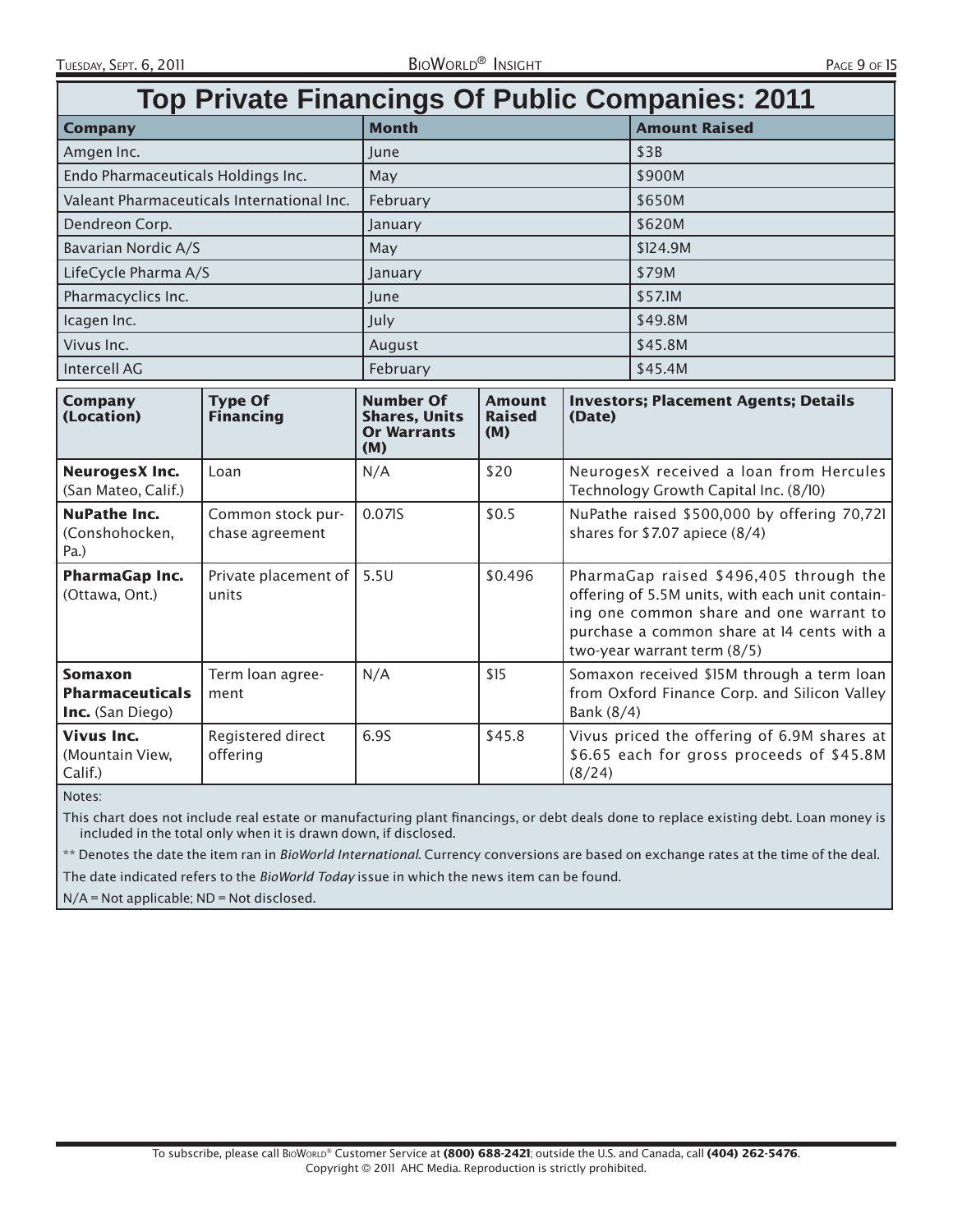# **Venture Capital And Other Investments In Private Biotechnology Companies: August 2011**

#### TOTAL: \$185.48M

| <b>Company</b>                                    | <b>Location</b>    | <b>Date</b> | Amt. (M)    | <b>Details</b>                                                                                                                                                                                                                                               |
|---------------------------------------------------|--------------------|-------------|-------------|--------------------------------------------------------------------------------------------------------------------------------------------------------------------------------------------------------------------------------------------------------------|
| <b>Affinium</b><br><b>Pharmaceuticals</b><br>Inc. | Austin, Texas      | 8/30        | \$15        | Affinium raised \$15M in a follow-on Series A<br>financing; investors were SV Life Sciences, Genesis<br>Capital Partners and Forward Ventures, as well as<br><b>Ontario Emerging Technologies Fund</b>                                                       |
| <b>Autifony</b><br><b>Therapeutics Ltd.</b>       | London             | 8/23        | £10(\$16.4) | Autifony received \$16.4M from venture capital<br>investors, including Imperial Innovations plc and<br><b>SV Life Sciences</b>                                                                                                                               |
| <b>CoLucid</b><br><b>Pharmaceuticals</b><br>Inc.  | Durham, N.C.       | 8/31        | \$7.5       | CoLucid raised \$7.5M of a planned \$9.5M convert-<br>ible note financing from its existing investors;<br>participating investors included Pappas Ventures,<br>Domain Associates, Care Capital, Pearl Street<br>Venture Funds and Triathlon Medical Ventures |
| <b>Embera</b><br><b>NeuroTherapeutics</b><br>Inc. | Shreveport,<br>La. | 8/16        | \$4.5       | Embera closed a \$4.5M round in a continuation of<br>its Series A financings; investors were Louisiana<br>Ventures LP, Louisiana Fund I and Themelios<br>Ventures, as well as private investors                                                              |
| <b>Enobia Pharma Inc.</b>                         | Montreal           | 8/11        | \$40        | Enobia raised \$40M in a Series D round with Banc<br>of America Merrill Lynch acting as exclusive<br>placement agent                                                                                                                                         |
| lennerex Inc.                                     | San Francisco      | 8/12        | \$8.6       | Jennerex completed a private placement of \$8.6M                                                                                                                                                                                                             |
| <b>Mirna Therapeutics</b><br>Inc.                 | Austin, Texas      | 8/24        | \$1.5       | Mirna closed a \$1.5M quity round with participa-<br>tion from several existing shareholders                                                                                                                                                                 |
| <b>Mission</b><br><b>Therapeutics Ltd.</b>        | London             | 8/25        | £6 (\$9.8)  | Mission raised \$9.8M in its first round from<br>Sofinova Partners, Imperial Innovations, SR One<br>and the Roche Venture Fund                                                                                                                               |

| <b>Top Financings Of Private Companies: 2011</b> |              |                      |  |  |  |  |
|--------------------------------------------------|--------------|----------------------|--|--|--|--|
| <b>Company</b>                                   | <b>Month</b> | <b>Amount Raised</b> |  |  |  |  |
| H <sub>3</sub> Biomedicine                       | January      | \$200M               |  |  |  |  |
| Symphogen                                        | January      | \$131M               |  |  |  |  |
| <b>Tesaro</b>                                    | June         | \$101M               |  |  |  |  |
| <b>Ascletis</b>                                  | April        | \$100M               |  |  |  |  |
| Intrexon                                         | June         | \$100M               |  |  |  |  |
| Circassia                                        | April        | \$98M                |  |  |  |  |
| Merrimack                                        | April        | \$77M                |  |  |  |  |
| Advanced Accelerator Applic.                     | July         | \$57.4M              |  |  |  |  |
| Sangart                                          | April        | \$50M                |  |  |  |  |
| Chimerix                                         | February     | \$45M                |  |  |  |  |
| Revance                                          | June         | \$45M                |  |  |  |  |
| Ultragenyx                                       | June         | \$45M                |  |  |  |  |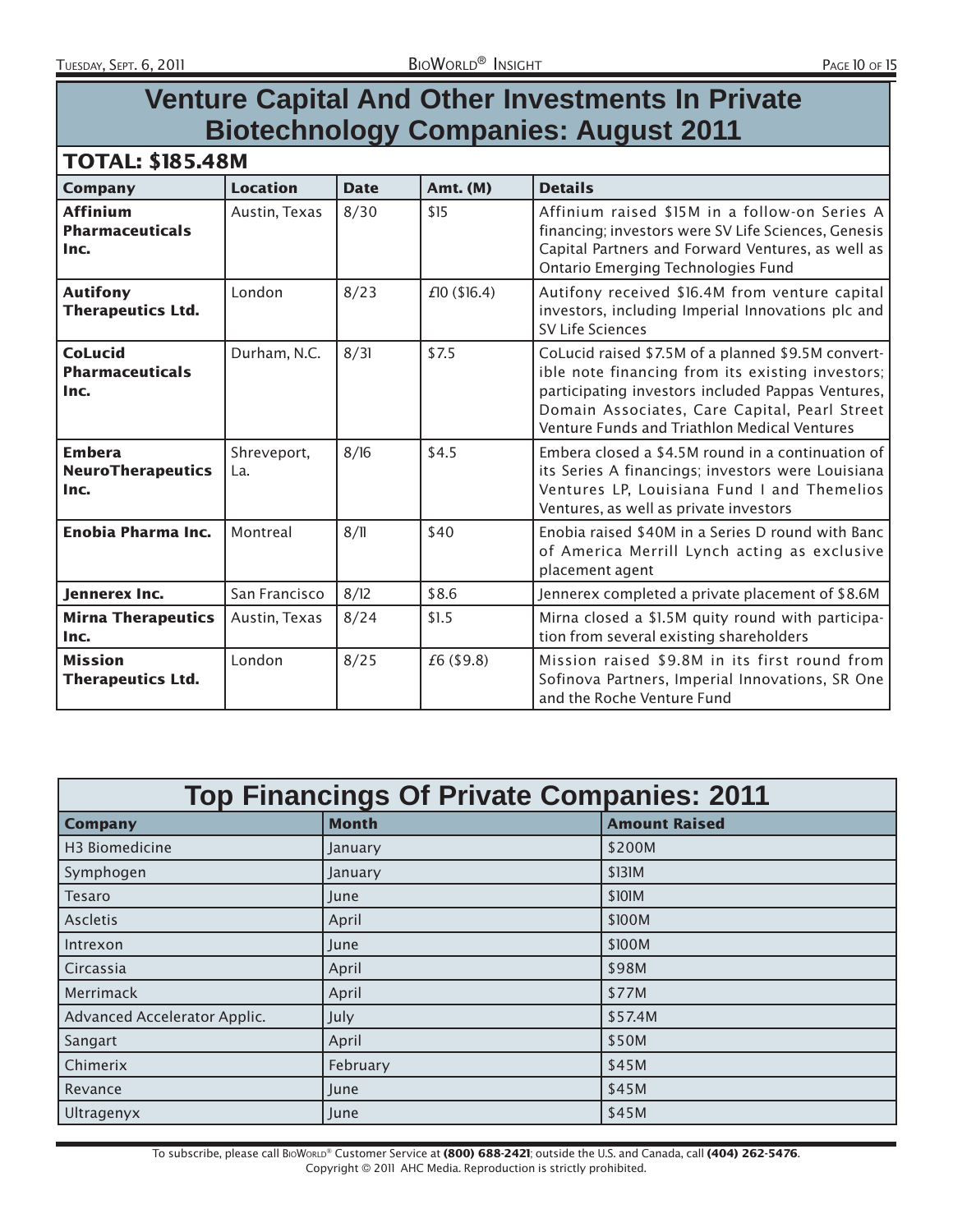| <b>Company</b>                                         | <b>Location</b>                   | <b>Date</b> | <b>Amt. (M)</b>     | <b>Details</b>                                                                                                                                                                                                                                                 |
|--------------------------------------------------------|-----------------------------------|-------------|---------------------|----------------------------------------------------------------------------------------------------------------------------------------------------------------------------------------------------------------------------------------------------------------|
| <b>OncoCyte Corp.</b>                                  | Alameda,<br>Calif.                | 8/25        | \$10                | OncoCyte received \$4M in cash and \$6M in<br>BioTime Inc. common shares through the financ-<br>ing                                                                                                                                                            |
| <b>Proteon</b><br><b>Therapeutics Inc.</b>             | Waltham,<br>Mass.                 | 8/15        | \$15.2              | Proteon raised \$15.2M in the Series C round                                                                                                                                                                                                                   |
| <b>Pulmatrix Inc.</b>                                  | Lexington,<br>Mass.               | 8/16        | \$14                | Pulmatrix pulled in another \$14M in a Series B<br>round from 2009; investors were Polaris Venture<br>Partners, 5AM Ventures, Arch Venture Partners<br>and Novartis Venture Fund                                                                               |
| <b>SironRX</b><br><b>Therapeutics Inc.</b>             | Cleveland                         | 8/17        | \$3.4               | SironRX closed a \$3.4M Series A invements led by<br>North Coast Angel Fund; additional investors were<br>the Cleveland Clinic, JumpStart Inc., Glengary LLC,<br>Ohio Tech Angel Fund III, Early Stage Partners, X<br>Gen Ltd. and Fletcher Spaght Investments |
| <b>Spinifex</b><br><b>Pharmaceuticals</b><br>Pty. Ltd. | Victoria,<br>Australia            | 8/24        | A\$6.25<br>(\$6.58) | Spinifex closed a \$6.58M expanded Series B<br>round; investors were GBS Venture Partners,<br>Brandon Capital, Uniseed and Uniquest                                                                                                                            |
| Thetis<br><b>Pharmaceuticals</b><br><b>LLC</b>         | Rocky Hill,<br>Conn.              | 8/24        | \$1.5               | Thetis received \$1.5M in seed funding from<br>Connecticut Innovations, Stonehenge Partners<br>and angel investors                                                                                                                                             |
| <b>To-BBB</b><br><b>Technologies BV</b>                | Leiden, the<br><b>Netherlands</b> | 8/30        | €1.8 (\$2.6)        | To-BBB closed a \$2.6M second close of its Series B<br>round, which was supported by a consortium of<br>informal investors                                                                                                                                     |
| <b>Tube</b><br><b>Pharmaceuticals</b><br><b>GmbH</b>   | Vienna                            | 8/9         | €1 $($1.4)$         | Tube raised \$1.4M in a seed funding round                                                                                                                                                                                                                     |
| <b>Vantia Therapeutics</b><br>Ltd.                     | London                            | 8/23        | £8 (\$13.1)         | Vantia raised \$13.1M through funding from Novo<br>Ventures and SV Life Sciences to form the new<br>company KalVista Pharmaceuticals Ltd.                                                                                                                      |
| Yaupon<br><b>Therapeutics Inc.</b>                     | Radnor, Pa.                       | 8/15        | \$14.4              | Yaupon raised \$14.4M in a Series D round; inves-<br>tors were Vivo Ventures, Palo Alto Investors, Burril<br>& Co. and Aperture Venture Partners                                                                                                               |

Notes:

Currency conversions are based on exchange rates at the time of the deal.

\*\* Denotes the date the item ran in BioWorld International.

The date indicated refers to the BioWorld Today issue in which the news item can be found.

ND = Not disclosed.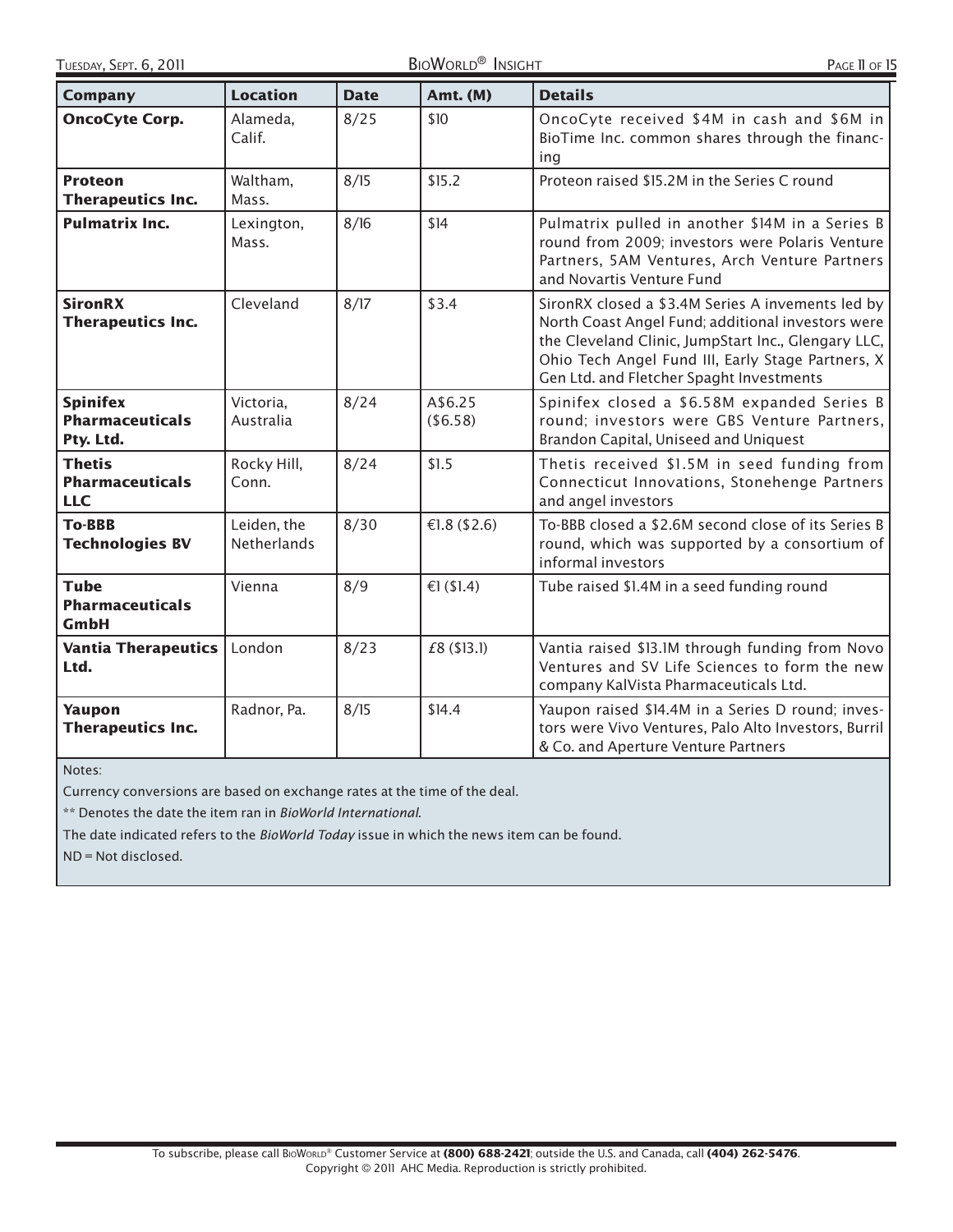# **Milestone Payments From Corporate Partners: August 2011**

#### TOTAL: \$65.7M

#### YEAR TO DATE: \$362.53M

| $LATN I V V T T I U V J V L I J J I N I$                                                                                                                                                 |                                                                             |               |                                                                                                                                                 |  |  |  |
|------------------------------------------------------------------------------------------------------------------------------------------------------------------------------------------|-----------------------------------------------------------------------------|---------------|-------------------------------------------------------------------------------------------------------------------------------------------------|--|--|--|
| Company<br>(Location)                                                                                                                                                                    | <b>Partner</b><br>(Location)                                                | Amt.<br>(M)   | <b>Details (Date)</b>                                                                                                                           |  |  |  |
| Affymax Inc. (Palo<br>Alto, Calif.)                                                                                                                                                      | <b>Takeda</b><br><b>Pharmaceutical Co.</b><br><b>Ltd.</b> (Osaka, Japan)    | \$10          | For the acceptance and filing of a new drug application<br>for peginesatide by the FDA (8/11)                                                   |  |  |  |
| <b>Ariad</b><br><b>Pharmaceuticals Inc.</b><br>(Cambridge, Mass.)                                                                                                                        | <b>Merck and Co. Inc.</b><br>(Whitehouse Station,<br>N.J.                   | \$25          | For the European Medicines Agency's acceptance for<br>review of the MAA for ridaforolimus in metastatic soft-<br>tissue or bone sarcomas (8/19) |  |  |  |
| <b>Evotec AG</b> (Hamburg,<br>Germany)                                                                                                                                                   | <b>Boehringer</b><br><b>Ingelheim GmbH</b><br>(Ingelheim, Germany)          | €4 $($ \$5.7) | For the identification and selection of a compound to<br>advance into preclinical development within an oncology<br>program $(8/19)$            |  |  |  |
| <b>MAP</b><br><b>Pharmaceuticals Inc.</b><br>(Moutain View, Calif.)                                                                                                                      | Allergan Inc. (Irvine,<br>Calif.)                                           | \$20          | For the FDA's acceptance of an NDA for Levadex, an oral-<br>ly inhaled migraine drug (8/3)                                                      |  |  |  |
| Nabi Biopharma-<br>ceuticals Inc.<br>(Rockville, Md.)                                                                                                                                    | <b>Fresenius USA</b><br><b>Manufacturing Inc.</b><br>(Walnut Creek, Calif.) | \$5           | For the first commercial sale of Phoslyra (8/17)                                                                                                |  |  |  |
| Notes:<br>Currency conversions are based on exchange rates at the time of the deal.<br>The date indicated refers to the <i>BioWorld Today</i> issue in which the news item can be found. |                                                                             |               |                                                                                                                                                 |  |  |  |

ND = Not disclosed. \*\* Denotes the date the item ran in BioWorld International.

### **RxDx**

Continued from page 4

Incivek, Benlysta and Provenge are not examples where a companion diagnostic would have been relevant, but they illustrate the significant time and expense required to get new drugs to market.

When it comes to targeted drugs and companion diagnostics, codevelopment of the two might not just be faster and cheaper – it might be required.

Last year, an FDA panel recommended the agency postpone its decision regarding approval of ChemGenex Pharmaceuticals Ltd.'s Omapro (omacetaxine) for chronic myeloid leukemia patients with the T315I genetic mutation until a diagnostic test for that mutation was also available. The biotech had used a variety of assays to detect the mutation during clinical trials, but such assays can't be used as diagnostics. (See BioWorld Today, March 23, 2010.)

ChemGenex later decided to drop its focus on the T315I mutation and pursue approval in the broader population of CML patients who have failed prior treatments. (See BioWorld Today, July 15, 2010.)

Earlier this year, the FDA released a draft guidance laying out a tentative regulatory pathway for companion diagnostics. Although separate divisions will review companion diagnostics and drugs, the agency plans to conduct the reviews simultaneously, as it did for both Zelboraf and Xalkori. The guidance also noted that, in some cases, the

drug may be approved ahead of the diagnostic, but the agency's preference appears to be for co-development.

Becker noted that having the FDA's support and guidance was "a big piece" of what allowed the review of Pfizer's Xalkori and Abbott's companion diagnostic ALK test to progress so quickly. The FDA worked closely with both Abbott and Pfizer to "help us navigate this new path," she said.

In the past, diagnostics companies and drug companies developed their products individually because the "process wasn't in place" to bring them together, Becker said. But with the FDA guidance and some examples that prove the system can work, "I think we'll see more and more partnerships [between drug developers and device makers] occurring earlier and earlier," she predicted.

## Is Your Company Featured in This Issue?

Promote it on your website or in your investor kit!

**For high-quality reprints of articles about your company, please contact Stephen Vance at (404) 262-5511, or stephen.vance@ahcmedia.com**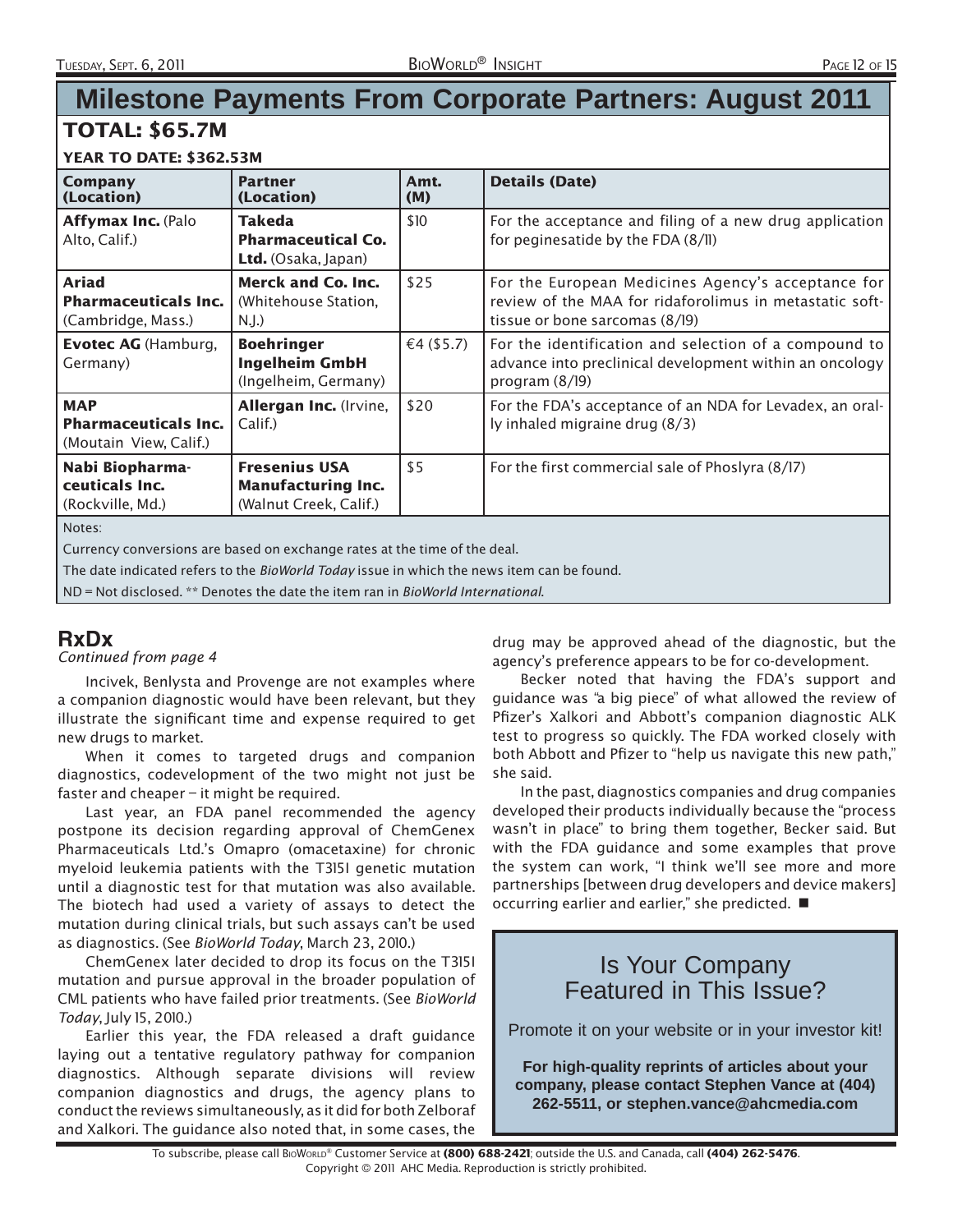

These graphs compare the performance of the biotech stocks for all of 2011 using two different measures. The BioWorld Stock Indicator measures the average percent change year to date in the 206 U.S. biotech and biotech-related stocks that are covered weekly in BioWorld Insight. The Friday closing price of each stock on the list is compared either to its 2010 closing price (12/31/10) or its IPO price (if the stock started trading in 2011), and expressed as a percent change. Then the percent changes for all stocks on the list are added and subsequently divided by the total number of stocks listed. The Nasdaq Biotech Index comprises 128 biotech securities that are listed on Nasdaq. The companies must have a minimum market cap of \$200M to be included on the list. The index is market-value weighted, with the representation of each stock in the index being proportional to its closing price times the total number of shares outstanding, relative to the total market value of the index.

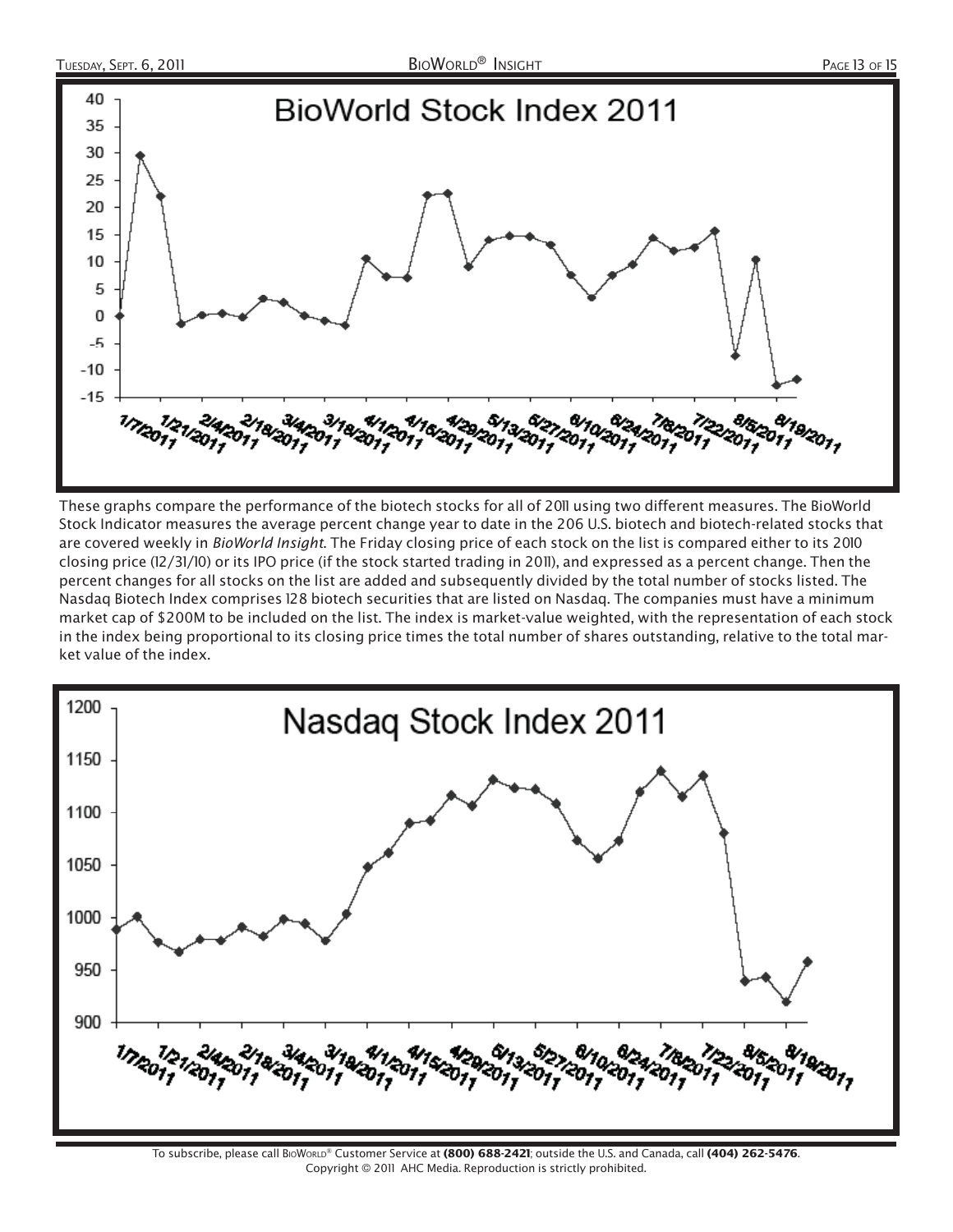# **The Week's Biggest Gainers and Losers**

#### 10 BIGGEST U.S. WINNERS FOR THE WEEK

| (By Percent)       |       | (By Dollars)         |      |
|--------------------|-------|----------------------|------|
| Avax Tech          | 33.33 | Regeneron Pharma     | 8.97 |
| <b>Talon Thera</b> | 31.51 | Alexion Pharma       | 2.21 |
| Accentia Biopharma | 31.43 | Ligand Pharma        | 1.80 |
| Entremed           | 30.95 | <b>United Therap</b> | 1.54 |
| Novavax            | 24.29 | Optimer Pharma       | 1.31 |
| Regeneron Pharma   | 16.07 | Celgene              | 1.04 |
| Optimer Pharma     | 15.27 | <b>InterMune</b>     | 1.00 |
| MannKind           | 14.45 | QLT Inc.             | 0.70 |
| Ligand Pharma      | 14.43 | Pharma Prdt Dev      | 0.68 |
| QLT Inc.           | 10.89 | Alkermes             | 0.63 |

#### **(By Percent) (By Dollars)** 10 BIGGEST U.S. LOSERS FOR THE WEEK Alseres -66.67<br>NuPathe -30.49 NuPathe -30.49<br>BG Medicine -23.69 BG Medicine<br>Telik -15.79<br>-15.55 Pacira Pharma -15.55<br>Oxis International -14.29 Oxis International Bio-path Holdings -13.16<br>Sagent Pharma -12.56 Sagent Pharma<br>CorMedix -12.26 CorMedix -12.26<br>Tengion -11.83 **Tengion** Sagent Pharma -2.90<br>Acorda Therap -1.72 Acorda Therap 1.72<br>BG Medicine 1.49 BG Medicine -1.49<br>Genomic Health -1.45 Genomic Health -1.45<br>Pacira Pharma -1.35 Pacira Pharma -1.35<br>Ironwood Pharma -1.29 Ironwood Pharma NuPathe -1.11<br>Dendreon -0.91 Dendreon -0.91<br>Pharmasset -0.90 Pharmasset -0.90<br>Alimera Sciences -0.88 Alimera Sciences

# **BioWorld Stock Report For Public Biotechnology Companies**

| Company                                                                                                                                                                                                                                                                                                                               | <b>Symbol</b>                                                                                                                                                                                                                                                | <b>Close</b><br>8/26                                                                                                                                            | <b>Close</b><br>9/2                                                                                                                                         | %Change<br><b>WK</b>                                                                                                                                                                       | YTD.                                                                                                                                                                                                                                  | Vol<br>(000)                                                                                                                                     | Company                                                                                                                                                                                                                                                                                                                                                         | Symbol                                                                                                                                                                                                                                                      | Close<br>8/26                                                                                                                                              | <b>Close</b><br>9/2                                                                                                                                         | %Change<br>WK                                                                                                                                                                                | YTD.                                                                                                                                                                                                      | Vol<br>(000)                                                                                                                                           |
|---------------------------------------------------------------------------------------------------------------------------------------------------------------------------------------------------------------------------------------------------------------------------------------------------------------------------------------|--------------------------------------------------------------------------------------------------------------------------------------------------------------------------------------------------------------------------------------------------------------|-----------------------------------------------------------------------------------------------------------------------------------------------------------------|-------------------------------------------------------------------------------------------------------------------------------------------------------------|--------------------------------------------------------------------------------------------------------------------------------------------------------------------------------------------|---------------------------------------------------------------------------------------------------------------------------------------------------------------------------------------------------------------------------------------|--------------------------------------------------------------------------------------------------------------------------------------------------|-----------------------------------------------------------------------------------------------------------------------------------------------------------------------------------------------------------------------------------------------------------------------------------------------------------------------------------------------------------------|-------------------------------------------------------------------------------------------------------------------------------------------------------------------------------------------------------------------------------------------------------------|------------------------------------------------------------------------------------------------------------------------------------------------------------|-------------------------------------------------------------------------------------------------------------------------------------------------------------|----------------------------------------------------------------------------------------------------------------------------------------------------------------------------------------------|-----------------------------------------------------------------------------------------------------------------------------------------------------------------------------------------------------------|--------------------------------------------------------------------------------------------------------------------------------------------------------|
| 3S Bio<br>Aastrom Biosci<br>Acadia Pharma<br>Accentia Biopharma ABPI<br>Access Pharma<br>AcelRx Pharma<br>Achillion<br>Acorda Therap<br>Adamis<br>Adolor<br><b>Adventrx Pharma</b><br>Aegerion Pharma<br>AEterna Zentaris<br>Affymax<br>Agenus<br>Albany Molecular<br>Alexion Pharma<br>Alexza Pharma<br>Alimera Sciences<br>Alkermes | <b>SSRX</b><br><b>ASTM</b><br><b>ACAD</b><br><b>ACCP</b><br><b>ACRX</b><br><b>ACHN</b><br><b>ACOR</b><br><b>ADMP</b><br>ADLR<br><b>ANX</b><br><b>AEGR</b><br>AEZS<br>AFFY<br><b>AGEN</b><br><b>AMRI</b><br>ALXN<br><b>ALXA</b><br><b>ALIM</b><br><b>ALKS</b> | 13.07<br>2.47<br>1.26<br>0.35<br>1.99<br>3.11<br>5.56<br>26.02<br>0.2<br>2.09<br>0.88<br>14.07<br>1.82<br>4.5<br>0.51<br>3.45<br>54.68<br>1.24<br>7.74<br>15.93 | 12.97<br>2.58<br>1.3<br>0.46<br>2<br>3.1<br>5.56<br>24.3<br>0.19<br>2.22<br>0.95<br>14.05<br>1.93<br>4.35<br>0.49<br>3.27<br>56.89<br>1.23<br>6.86<br>16.56 | $-0.77$<br>4.45<br>3.17<br>31.43<br>0.50<br>$-0.32$<br>0.00<br>-6.61<br>$-5.00$<br>6.22<br>7.95<br>$-0.14$<br>6.04<br>$-3.33$<br>$-3.92$<br>$-5.22$<br>4.04<br>$-0.81$<br>$-11.37$<br>3.95 | $-13.42$<br>0.78<br>5.69<br>$-38.67$<br>$-18.37$<br>$-31.87$<br>36.95<br>$-11.67$<br>$-7.32$<br>79.03<br>$-63.60$<br>$-0.85$<br>10.29<br>$-34.59$<br>$-51.49$<br>$-44.39$<br>$-29.46$<br>$-2.38$<br>$-32.81$<br>34.63                 | 344<br>1163<br>888<br>676<br>41<br>22<br>2627<br>1660<br>168<br>696<br>8277<br>309<br>8731<br>1517<br>2753<br>476<br>5543<br>2038<br>495<br>4828 | Catalyst Pharma<br>Celgene<br><b>Cell Therapeutics</b><br><b>Celldex Therap</b><br><b>CEL-SCI</b><br>Cephalon<br>Cerus<br>Chelsea Therap<br><b>Cleveland Biolabs</b><br>Codexis<br>Columbia Labs<br>CombiMatrix<br><b>Complete Genomics GNOM</b><br>Compugen<br>Corcept<br>CorMedix<br>Cornerstone Therap CRTX<br><b>Cubist Pharma</b><br>Curis<br>Cytokinetics | <b>CPRX</b><br>CELG<br>CTIC<br><b>CLDX</b><br>CVM<br>CEPH<br><b>CERS</b><br><b>CHTP</b><br><b>CBLI</b><br><b>CDXS</b><br><b>CBRX</b><br>CBMX<br><b>CGEN</b><br><b>CORT</b><br>CRMD<br>CBST<br>CRIS<br>CYTK                                                  | 1.23<br>57.3<br>1.14<br>2.82<br>0.39<br>80.63<br>2.08<br>3.77<br>2.31<br>5.92<br>2.07<br>2.58<br>8.96<br>3.5<br>2.76<br>1.06<br>7.85<br>32.28<br>3<br>1.11 | 1.31<br>58.34<br>1.19<br>2.76<br>0.39<br>80.61<br>2.02<br>4.09<br>2.24<br>5.6<br>2.09<br>2.51<br>8.41<br>3.64<br>2.6<br>0.93<br>7.5<br>32.9<br>2.88<br>1.11 | 6.50<br>1.82<br>4.39<br>$-2.13$<br>0.00<br>$-0.02$<br>$-2.88$<br>8.49<br>$-3.03$<br>-5.41<br>0.97<br>$-2.71$<br>$-6.14$<br>4.00<br>$-5.80$<br>$-12.26$<br>$-4.46$<br>1.92<br>$-4.00$<br>0.00 | 36.46<br>219.8915028<br>$-33.81$<br>-53.14<br>$-18.55$<br>-46.11<br>$-68.85$<br>$-47.17$<br>$-4.57$<br>12.56<br>12.58<br>$-26.91$<br>$-33.67$<br>$-47.16$<br>32.74<br>52.46<br>42.57<br>$-46.89$          | 48<br>$-1.8314628$<br>1082<br>1177<br>29.6820418<br>1759<br>2349<br>681<br>992<br>2576<br>24<br>1309<br>177<br>705<br>58<br>116<br>4107<br>1582<br>744 |
| <b>Allos Therapeutics</b><br>Alnylam Pharma<br>Alseres<br>AMAG Pharma<br>Amarin<br>Amgen<br>Amicus<br>Ampliphi Biosci<br>Amylin Pharma<br>Anacor Pharma<br>Anthera Pharma<br>Ardea Biosciences<br>Arena Pharma<br>Ariad Pharma<br>ArQule<br>Array BioPharma<br>Aryx<br>Auxilium Pharma<br>Avanir                                      | ALTH<br><b>ALNY</b><br>ALSE<br>AMAG<br><b>AMRN</b><br>AMGN<br><b>FOLD</b><br><b>APHB</b><br><b>AMLN</b><br><b>ANAC</b><br>ANTH<br><b>RDEA</b><br><b>ARNA</b><br><b>ARIA</b><br>ARQL<br>ARRY<br><b>ARYX</b><br>AUXL<br><b>AVNR</b>                            | 1.75<br>6.76<br>0.09<br>13.97<br>10.66<br>54.08<br>4.27<br>0.17<br>10.5<br>4.89<br>5.5<br>14.9<br>1.3<br>9.25<br>4.29<br>2.17<br>0.01<br>17.11<br>2.63          | 1.64<br>6.52<br>0.03<br>13.58<br>10.83<br>54.1<br>3.8<br>0.18<br>10.63<br>4.8<br>5<br>15.13<br>1.26<br>9.32<br>4.11<br>2.16<br>0.01<br>16.4<br>2.68         | $-6.29$<br>$-3.55$<br>-66.67<br>$-2.79$<br>1.59<br>0.04<br>$-11.01$<br>5.88<br>1.24<br>$-1.84$<br>$-9.09$<br>1.54<br>$-3.08$<br>0.76<br>$-4.20$<br>$-0.46$<br>0.00<br>-4.15<br>1.90        | $-64.50$<br>$-34.01$<br>$-76.92$<br>$-25.26$<br>30.64 8130<br>$-20.67$<br>$-28.00$<br>$-28.61$<br>$-10.61$<br>2.67<br>$-42.43$<br>-26.32 6984<br>79.92 15117<br>$-29.02$<br>$-27.52$ 1318<br>$-96.30$<br>$-22.68$ 3163<br>-33.1712237 | 1850<br>1038<br>100<br>621<br>$-2.5827289$<br>255<br>72<br>5510<br>281<br>457<br>707<br>1463<br>167                                              | CytRx<br>Dara Biosciences<br>Dendreon<br>DepoMed<br><b>DiaDexus</b><br>Discovery Labs<br><b>DURECT</b><br>Dusa Pharma<br>Dyax<br>Dynavax<br><b>Emergent BioSol</b><br>Emisphere Tech<br>Endocyte<br>Entremed<br>Enzo Biochem<br>Enzon Pharma<br>Epicept<br><b>Exelixis</b><br><b>Flamel Tech</b>                                                                | CYTR<br><b>DARA</b><br><b>DNDN</b><br><b>DEPO</b><br><b>DDXS</b><br><b>DSCO</b><br><b>DRRX</b><br><b>DUSA</b><br><b>DYAX</b><br><b>DVAX</b><br><b>EBS</b><br><b>EMIS</b><br><b>ECYT</b><br><b>ENMD</b><br><b>ENZ</b><br>ENZN<br>EPCT<br>EXEL<br><b>FLML</b> | 0.35<br>2.13<br>11.87<br>5.72<br>0.3<br>2.02<br>1.48<br>4.41<br>1.42<br>2.22<br>16.91<br>0.81<br>10.86<br>1.26<br>2.89<br>7.94<br>0.44<br>6.44<br>4.6      | 0.35<br>1.99<br>10.96<br>5.88<br>0.3<br>2.09<br>1.44<br>3.95<br>1.42<br>2.19<br>16.68<br>0.81<br>10.72<br>1.65<br>2.68<br>8.22<br>0.4<br>6.81<br>4.5        | 0.00<br>-6.57<br>$-7.67$<br>2.80<br>0.00<br>3.47<br>$-2.70$<br>$-10.43$<br>0.00<br>$-1.35$<br>$-1.36$<br>0.00<br>$-1.29$<br>30.95<br>$-7.27$<br>3.53<br>$-9.09$<br>5.75<br>$-2.17$           | $-65.00$<br>$-40.95$<br>$-9.26$<br>3.45<br>$-37.24$<br>$-59.44$<br>60.57<br>$-32.06$<br>$-29.35$<br>$-29.56$<br>$-65.82$<br>38.68<br>$-67.52$<br>$-50.64$<br>$-32.62$<br>$-52.94$<br>$-20.72$<br>$-35.34$ | 4520<br>128<br>-69.05 22982<br>3607<br>18<br>518<br>2069<br>601<br>2220<br>6062<br>1380<br>48<br>847<br>127<br>548<br>3212<br>175<br>6731<br>107       |
| Avax Tech<br><b>AVEO Pharma</b><br>AVI BioPharma<br><b>Bellus Health</b><br><b>BG</b> Medicine<br><b>BioCrvst Pharma</b><br><b>Biodel</b><br><b>Biodelivery Sci</b><br>Biogen Idec<br><b>BioMarin Pharma</b><br>Bio-path Holdings<br><b>BioSante Pharma</b><br>Cadence Pharma<br>Cardiome<br>Cardiovascular Bio CVBT                  | <b>AVXT</b><br><b>AVEO</b><br>AVII<br><b>BLUS</b><br><b>BGMD</b><br><b>BCRX</b><br><b>BIOD</b><br><b>BDSI</b><br><b>BIIB</b><br><b>BMRN</b><br><b>BPTH</b><br><b>BPAX</b><br>CADX<br><b>CRME</b>                                                             | 0.03<br>16.29<br>1.16<br>0.06<br>6.29<br>2.72<br>1.21<br>3.43<br>92.29<br>28.07<br>0.38<br>2.36<br>6.28<br>3.69<br>0.28                                         | 0.04<br>15.91<br>1.09<br>0.06<br>4.8<br>2.91<br>1.17<br>3.33<br>91.58<br>28.57<br>0.33<br>2.52<br>6.13<br>3.61<br>0.29                                      | 33.33<br>$-2.33$<br>$-6.03$<br>0.00<br>-23.69<br>6.99<br>$-3.31$<br>$-2.92$<br>$-0.77$<br>1.78<br>$-13.16$<br>6.78<br>$-2.39$<br>$-2.17$<br>3.57                                           | $-11.11$<br>8.23<br>-49.54<br>$-61.29$<br>$-42.17$<br>$-43.27$<br>$-39.06$<br>$-10.00$<br>37.10<br>5.15<br>$-8.33$<br>51.8113199<br>$-18.70$<br>$-44.89$<br>$-14.71$                                                                  | 122<br>1314<br>6413<br>17<br>130<br>2201<br>1589<br>292<br>6513<br>4436<br>26<br>1048<br>721<br>615                                              | <b>Forest Labs</b><br><b>Furiex Pharma</b><br>Generex Biotech<br>Genomic Health<br><b>GenVec</b><br>Geron<br><b>Gilead Sciences</b><br>GTx<br>Harvard Bio<br>Human Genome<br>Idenix Pharma<br>Idera Pharma<br><b>ImmunoGen</b><br>Immunomedics<br>Incyte                                                                                                        | <b>FRX</b><br><b>FURX</b><br>GNBT<br>GHDX<br>GNVC<br>GERN<br>GILD<br><b>GTXI</b><br><b>HBIO</b><br><b>HGSI</b><br><b>IDIX</b><br><b>IDRA</b><br><b>IMGN</b><br>IMMU<br><b>INCY</b>                                                                          | 33.31<br>15.29<br>0.1<br>24.08<br>2.76<br>2.52<br>38.73<br>3.41<br>4.39<br>12.63<br>5.5<br>1.82<br>10.39<br>3.66<br>14.68                                  | 33.1<br>14.44<br>0.1<br>22.63<br>2.75<br>2.64<br>38.82<br>3.35<br>4.04<br>11.93<br>5.23<br>1.71<br>10.49<br>3.92<br>14.64                                   | $-0.63$<br>$-5.56$<br>0.00<br>$-6.02$<br>$-0.36$<br>4.76<br>0.23<br>$-1.76$<br>$-7.97$<br>$-5.54$<br>$-4.91$<br>$-6.04$<br>0.96<br>7.10<br>$-0.27$                                           | $-0.07$<br>$-66.09$<br>3.43<br>382.46<br>$-49.33$<br>21.38<br>$-0.49$<br>-50.7019481<br>4.81<br>$-41.03$<br>11.36<br>8.89<br>-12.70                                                                       | 3.5312381<br>147<br>5124<br>367<br>182<br>9393<br>7.0627649<br>737<br>353<br>1606<br>12<br>2837<br>3211<br>5856                                        |